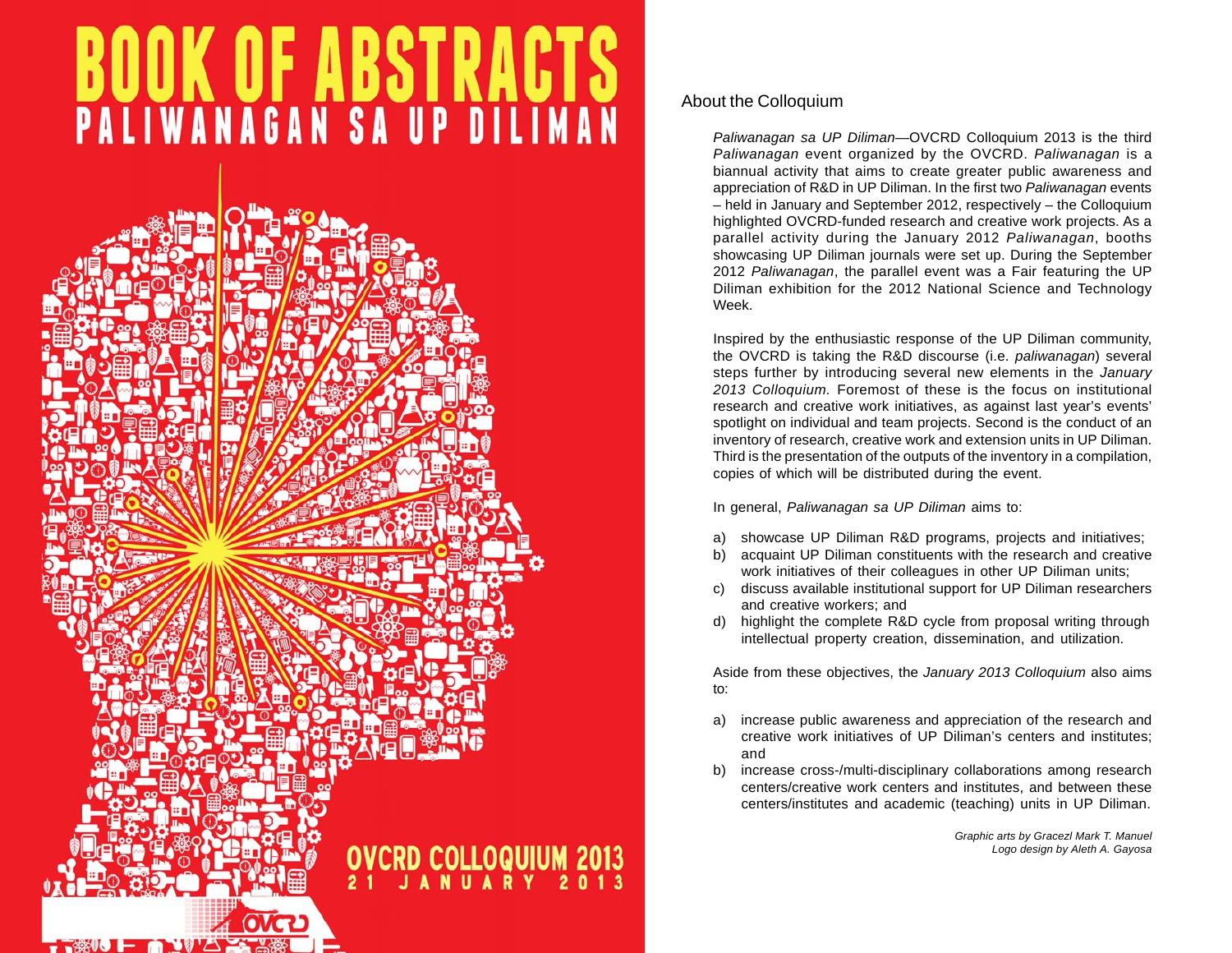# **B O O K O F A B S T R A C T S**



University of the Philippines OFFICE OF THE PRESIDENT Quezon City



This Book of Abstracts diligently prepared by UP Diliman's Office of the Vice-Chancellor for Research and Development under the leadership of Dr. Benito Pacheco is a most laudable effort.

The compilation provides a window to the research engagements of our faculty in Dliman. Representing various disciplines, the compilation also gives the public an idea of UP's pursuit of rigorous and relevant research, which firmly establishes its role both as a research university and a public service university.

It is the University's time-honored tradition to engage in research that seeks solutions to social and national problems. These abstracts demonstrate to all and sundry that the tradition lives on in the hearts and minds of our artists and scientists, embedded in our collective psyche as academicians of the national university.

Research, as these abstracts demonstrate, is not only nuanced and grounded in the state of the art of each discipline, reflecting creative applications in theory and method; it is also directed to specific threads of the social fabric, touching on varied dimensions of everyday life, seeking to solve problems or transform conditions.

Precisely the goal is to advance science and technology and stretch the limits of creativity to bring about a greater understanding of the world and uplift human conditions. Philippine society, facing a chronic social crisis, constantly looks to the University for sustained, much-needed interventions in public service.

The work of the OVCRD, indicated in this Book of Abstracts, fulfills its part in the vision of this administration to advance research in the service of the nation. It plays an important link in building OneUP – putting together our efforts across the UP System, under common standards of excellence, to strengthen research and deliver its output to the agencies and to the communities.

Congratulations to the OVCRD for creating another nexus between UP and the country through this Book of Abstracts generated from research exchanges like the *Paliwanagan.* May these efforts also foster greater collaboration among the units in pursuit of the highest standards of research for the highest interests of public service.

Autom<sub>an</sub><br>ALFREDO E. PASCUAL

Pangulo

# OVCRD Colloquium 2013

21 January 2013 National Institute of Physics National Science Complex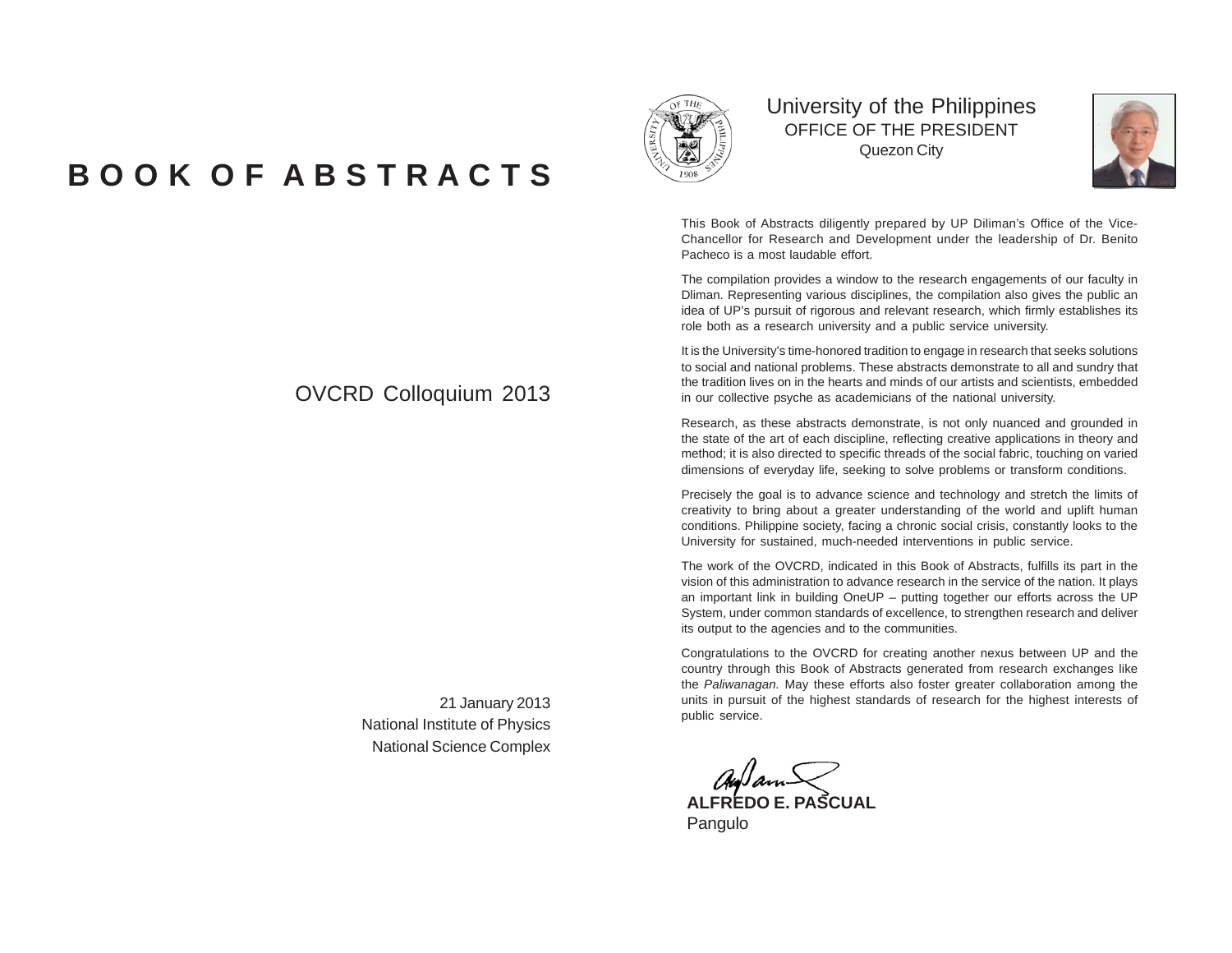

## University of the Philippines Diliman OFFICE OF THE CHANCELLOR Quezon City



Congratulations to the organizers and participants of the 2013 OVCRD Colloquium Palinawagan sa UP Diliman. As the third of its kind, the *paliwanagan* continues to raise awareness of the exciting research and creative initiatives on campus. This year the spotlight is on the various UPD institutions participating in the development and promotion of a culture of ideas and scholarly vision for UP's stakeholders. Because this event targets the Diliman community of faculty members, research staff, and graduate students, we hope that by familiarizing yourselves both with the work being done by colleagues and with the research and development process in its entirety, you will be able to benefit more from existing institutional support and thus generate new scientific knowledge and creative work.

Uniquely, the paper presentations are composed not only of the different projects featured by respective units but also the research-related issues of mentoring, group formation, and extension service. As such, the Colloquium will surely serve as a venue to address questions as well as encourage better coordination and interaction between disciplines. With inter-institutional collaborations and the imaginative endeavors of trained minds, UP Diliman can function even more actively in the university's role as the country's leader in teaching, research, and public service. For our nation to achieve progress we must push ourselves into becoming more productive scholars and specialists. Participation in occasions like the *palinawagan* will help create a nurturing environment for younger generations of researchers as well. Thus, the fruits of our hard work are not constrained by the limitations of the present, and in fact open up the future to the possibilities of even greater accomplishments.

Again, congratulations to the OVCRD organizing committee and to all the participants of the third Palinawagan sa UP Diliman!

**SALOMA, PhD Chancellor** 

UP Diliman



University of the Philippines Diliman OFFICE OF THE VICE-CHANCELLOR FOR RESEARCH AND DEVELOPMENT Quezon City



It is my great pleasure to welcome you all to the third *Paliwanagan sa UP Diliman*, the OVCRD Colloquium 2013. In the past two *Paliwanagan* events, we focused on the research and creative work outputs of individual faculty members and researchers in the campus. For the present *Paliwanagan,* we are highlighting UP Diliman centers for research, creative work and extension activities.

Centers, institutes, laboratories, studios and similar units are the hub of research, creative work and extension activities in the campus. Yet, their outputs and contributions tend to be overlooked. In the spirit of *paliwanagan* – discussion, engagement, and enlightenment – we are putting the spotlight on these units in the Colloquium. And we are doing so in several ways.

Fifteen (15) centers/institutes will talk about their recent projects. In two special sessions, concerns common to all units – but especially relevant to collaborative efforts – will be discussed: extension service and mentoring. And, to give everyone a clearer picture of the scale of collaborative work in the campus, we have undertaken an inventory of research, creative work, and extension units in UP Diliman. In this preliminary inventory, we are able to identify 104 such units. A compilation containing the profiles of these units will be distributed to the Colloquium attendees.

UP Diliman as a university has the biggest number of centers of excellence in the country. Several units in our campus are designated as national centers for research and development. Within our academic units are found laboratories, studios and other facilities that play a critical role in the fulfillment of the units' mandate. In this Colloquium, we invite you to get to know the centers and units better, and gain a deeper understanding of their crucial roles and contributions to the University and society.

We thank the units that participated in our inventory, and the Colloquium presenters, moderators, and participants for supporting *Paliwanagan*. We also extend our thanks and congratulations to the centers, institutes and other units for continuing the tradition of rigorous mentoring and exemplary service that are the hallmarks of our University.

**Prof. BENITO M. PACHECO, PhD** Vice-Chancellor for Research and Development UP Diliman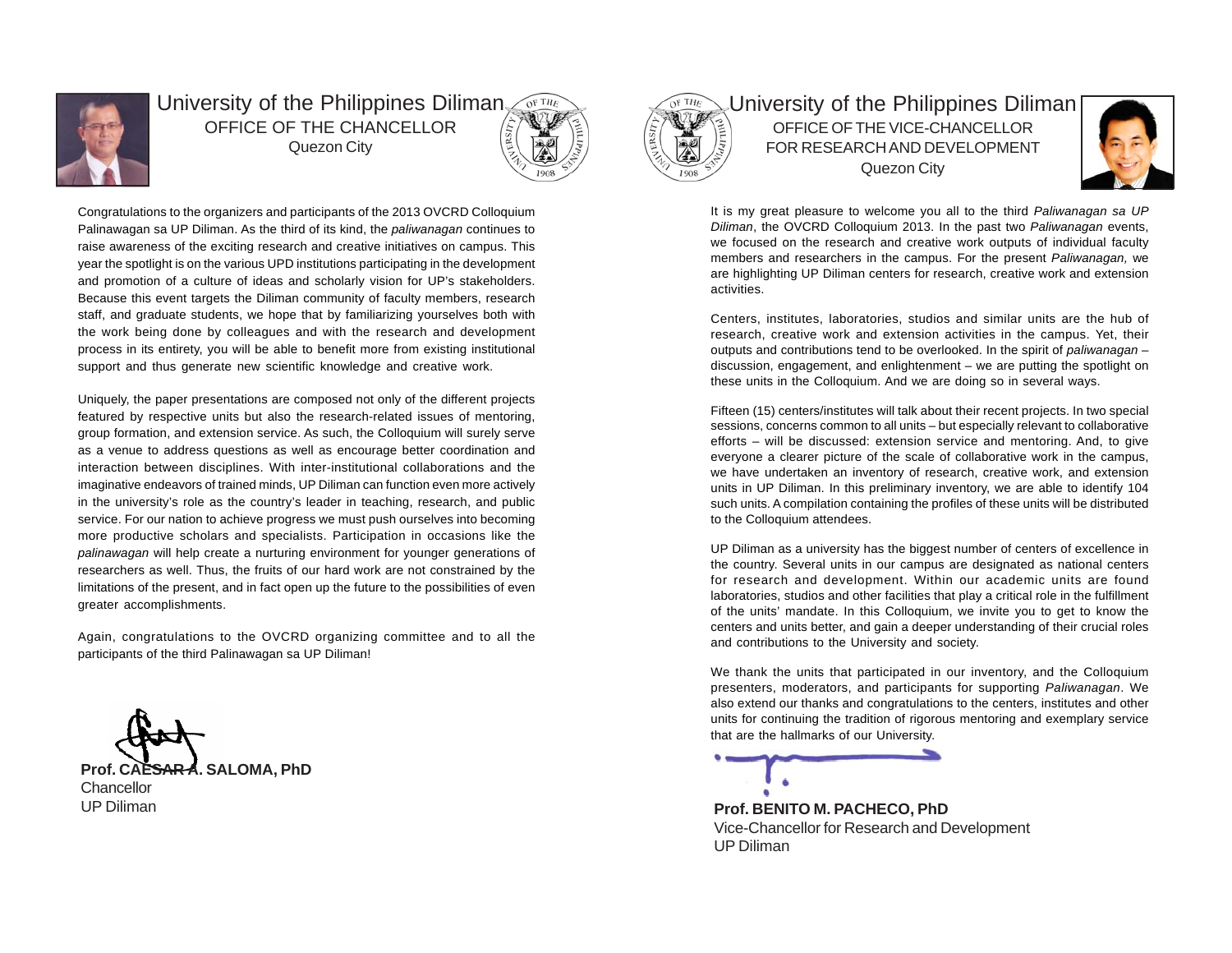# **P R O G R A M**

| $8:00 - 8:30$ AM<br>$8:30 - 8:35$ AM | Registration<br><b>National Anthem</b><br><b>Opening Remarks</b><br>Prof. Benito M. Pacheco, PhD<br>Vice-Chancellor for Research and Development, UP Diliman                                                                                                                                                                                                                                                                                                                                                                                                                     |                   | Impacts of natural hazards in the Philippines and the latest<br>government initiative to address recurring disasters<br>• Alfredo Mahar F. Lagmay, PhD<br>National Institute for Geological Sciences<br>College of Science                                                                                                                                                                                                                                                                                                                                                                         |
|--------------------------------------|----------------------------------------------------------------------------------------------------------------------------------------------------------------------------------------------------------------------------------------------------------------------------------------------------------------------------------------------------------------------------------------------------------------------------------------------------------------------------------------------------------------------------------------------------------------------------------|-------------------|----------------------------------------------------------------------------------------------------------------------------------------------------------------------------------------------------------------------------------------------------------------------------------------------------------------------------------------------------------------------------------------------------------------------------------------------------------------------------------------------------------------------------------------------------------------------------------------------------|
| $8:35 - 8:45$ AM                     | Message<br>Prof. Caesar A. Saloma, PhD                                                                                                                                                                                                                                                                                                                                                                                                                                                                                                                                           |                   | <b>OPEN FORUM</b><br>Moderator: Renato T. Goco, UP National Engineering Center                                                                                                                                                                                                                                                                                                                                                                                                                                                                                                                     |
|                                      | Chancellor, UP Diliman                                                                                                                                                                                                                                                                                                                                                                                                                                                                                                                                                           | $12:20 - 1:30$ PM | Lunch Break                                                                                                                                                                                                                                                                                                                                                                                                                                                                                                                                                                                        |
| $8:45 - 10:10$ AM                    | Session 1: The University and the Government<br>Towards a strategic framework for management of the West                                                                                                                                                                                                                                                                                                                                                                                                                                                                         | $1:30 - 2:55$ PM  | Session 3: Understanding Fundamental Societal Issues:<br>Micro Contexts                                                                                                                                                                                                                                                                                                                                                                                                                                                                                                                            |
|                                      | Philippine Sea (WPS)<br>• Aileen SP. Baviera, PhD<br>Asian Center<br>Development of guidelines in establishment and designation of<br>Tourism Enterprise Zones and the administration of incentives<br>under RA 9593 (Tourism Act)<br>• Miguela M. Mena, PhD<br>Asian Institute of Tourism<br>The IGLR Code Revision projects<br>• Emerson S. Bañez<br>Institute of Government and Law Reform (IGLR)<br>Law Center<br>Forensic DNA technology: A powerful tool for judicial reform<br>Maria Corazon A. de Ungria, PhD<br>Natural Sciences Research Institute, College of Science |                   | Dayalektolohiya ng Inonhan sa Isla de Carabao, Romblon<br>· Jem R. Javier<br>Sentro ng Wikang Filipino<br>Museum history is art history: The Vargas Museum in Manila<br>• Patrick D. Flores, PhD<br>Vargas Museum and Filipiniana Research Center<br>Transport and traffic management study for Olongapo City<br>• Jose Regin F. Regidor, PhD<br>National Center for Transportation Studies<br>UP National Engineering Center<br>Saga of learning: The Bolinao Marine Laboratory mariculture<br>experience<br>• Laura T. David, PhD<br>Marine Science Institute, College of Science                |
|                                      | <b>OPEN FORUM</b>                                                                                                                                                                                                                                                                                                                                                                                                                                                                                                                                                                |                   | OPEN FORUM                                                                                                                                                                                                                                                                                                                                                                                                                                                                                                                                                                                         |
|                                      | Moderator: Julienne Thesa Baldo-Cubelo<br>Department of Communication Research<br>College of Mass Communication                                                                                                                                                                                                                                                                                                                                                                                                                                                                  | $2:55 - 3:25$ PM  | Special Session 2: Scientific mentoring and research<br>groups in UP Diliman<br>• Percival F. Almoro, PhD                                                                                                                                                                                                                                                                                                                                                                                                                                                                                          |
| $10:10 - 10:25$ AM                   | Coffee Break                                                                                                                                                                                                                                                                                                                                                                                                                                                                                                                                                                     |                   | National Institute of Physics, College of Science                                                                                                                                                                                                                                                                                                                                                                                                                                                                                                                                                  |
| $10:25 - 10:55$ AM                   | Special Session 1: Survey of extension service practices<br>in UP Diliman<br>Nestor O. Rañeses<br>Chair, University Council Committee on Extension Services                                                                                                                                                                                                                                                                                                                                                                                                                      |                   | Moderator: Wilfreda J. Legaspi<br>Department of Filipino and Philippine Literature<br>College of Arts and Letters                                                                                                                                                                                                                                                                                                                                                                                                                                                                                  |
|                                      | <b>UP Diliman</b>                                                                                                                                                                                                                                                                                                                                                                                                                                                                                                                                                                | $3:25 - 3:40$ PM  | Coffee Break                                                                                                                                                                                                                                                                                                                                                                                                                                                                                                                                                                                       |
| 10:55AM - 12:20 PM                   | Session 2: The University and the Public                                                                                                                                                                                                                                                                                                                                                                                                                                                                                                                                         | $3:40 - 4:50$ PM  | Session 4: Understanding Fundamental Societal Issues:<br><b>Macro Contexts</b>                                                                                                                                                                                                                                                                                                                                                                                                                                                                                                                     |
|                                      | Regulatory policies in hospital licensing system<br>Dan A. Saguil<br>Center for Policy and Executive Development<br>National College of Public Administration and Governance<br>The Dictionary of Filipino Musical Terms<br>• Grace Ann Buenaventura<br>Center for Ethnomusicology<br>Using lesson study to promote teaching Mathematics through problem<br>solving and teaching Science through inquiry<br>Soledad A. Ulep, PhD<br>National Institute for Science and Mathematics Education<br>Development, College of Education                                                |                   | Development of vulnerability curves of key building types to<br>different hazards in the Philippines<br>• Jaime Y. Hernandez, PhD<br>Institute of Civil Engineering, College of Engineering<br>Identifying and defining the working class in the Philippines<br>• Jonathan P. Sale, PhD & Melisa R. Serrano, PhD<br>School of Labor and Industrial Relations<br>The Young Adult Fertility and Sexuality Study 4 (YAFS 4)<br>• Josefina N. Natividad, ScD<br><b>UP Population Institute</b><br>College of Social Sciences and Philosophy<br><b>OPEN FORUM</b><br>Moderator: Percival F. Almoro, PhD |
|                                      |                                                                                                                                                                                                                                                                                                                                                                                                                                                                                                                                                                                  | $4:50 - 5:00$ PM  | National Institute of Physics, College of Science<br><b>Closing Remarks</b><br>Prof. Benito M. Pacheco, PhD<br>Vice-Chancellor for Research and Development                                                                                                                                                                                                                                                                                                                                                                                                                                        |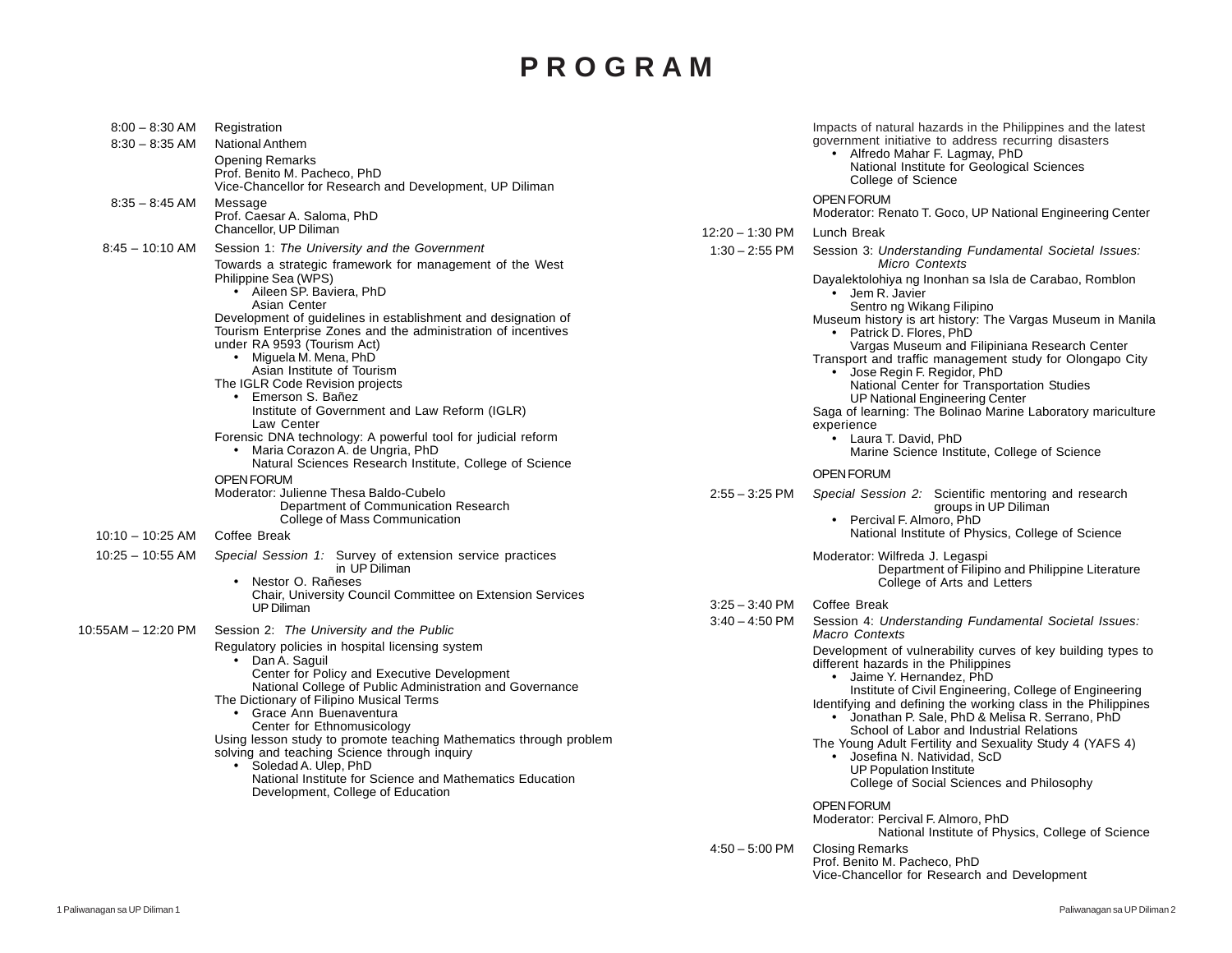# **Table of Contents**

## **COLLOQUIUM SESSION 3** *Understanding Fundamental Societal Issues: Micro Contexts*

- Dayalektolohiya ng Inonhan sa Isla de Carabao, Rombolon 30 *Jem R. Javier*
- Museum history is art history: The Vargas Museum in Manila 32 *Patrick D. Flores*
- Transport and traffic management study for Olongapo City 33 *Jose Regin F. Regidor*
	- Saga of learning: The Bolinao Marine Laboratory 36 mariculture experience *Laura T. David*

## **SPECIAL SESSION 2**

Scientific mentoring and research groups in UP Diliman 39 *Percival F. Almoro*

## **COLLOQUIUM SESSION 4** *Understanding Fundamental Societal Issues: Macro Contexts*

- Development of vulnerability curves of key building types 42 to different hazards in the Philippines *Jaime Y. Hernandez*
- Identifying and defining the working class in the Philippines 44 *Jonathan P. Sale & Melissa R. Serrano*
- The Young Adult Fertility and Sexuality Study 4 (YAFS 4) 45 *Josefina N. Natividad*

## **COLLOQUIUM SESSION 1** *The University and the Government*

- Towards a strategic framwork for management of the West Philippine Sea (WPS) 6 *Aileen SP. Baviera*
- Development of guidelines in establishment and designation 9 of Tourism Enterprise Zones and the administration of incentives under RA 9593 (Tourism Act) *Miguela M. Mena*
	- The IGLR Code Revision projects 12 *Emerson S. Bañez*
- Forensic DNA technology: A powerful tool for judicial reform 15 *Maria Corazon A. de Ungria*

## **SPECIAL SESSION 1**

Survey of extension service practices in UP Diliman 19 *Nestor O. Rañeses*

## **COLLOQUIUM SESSION 2** *The University and the Public*

- Regulatory policies in hospital licensing system 21 *Dan A. Saguil*
	- The Dictionary of Filipino Musical Terms 22 *Grace Ann Buenaventura*

Using lesson study to promote teaching Mathematics through problem solving and teaching Science through inquiry 25 *Soledad A. Ulep*

Impacts of natural hazards in the Philippines and the latest government initiative to address recurring disasters 26 *Alfredo Mahar F. Lagmay*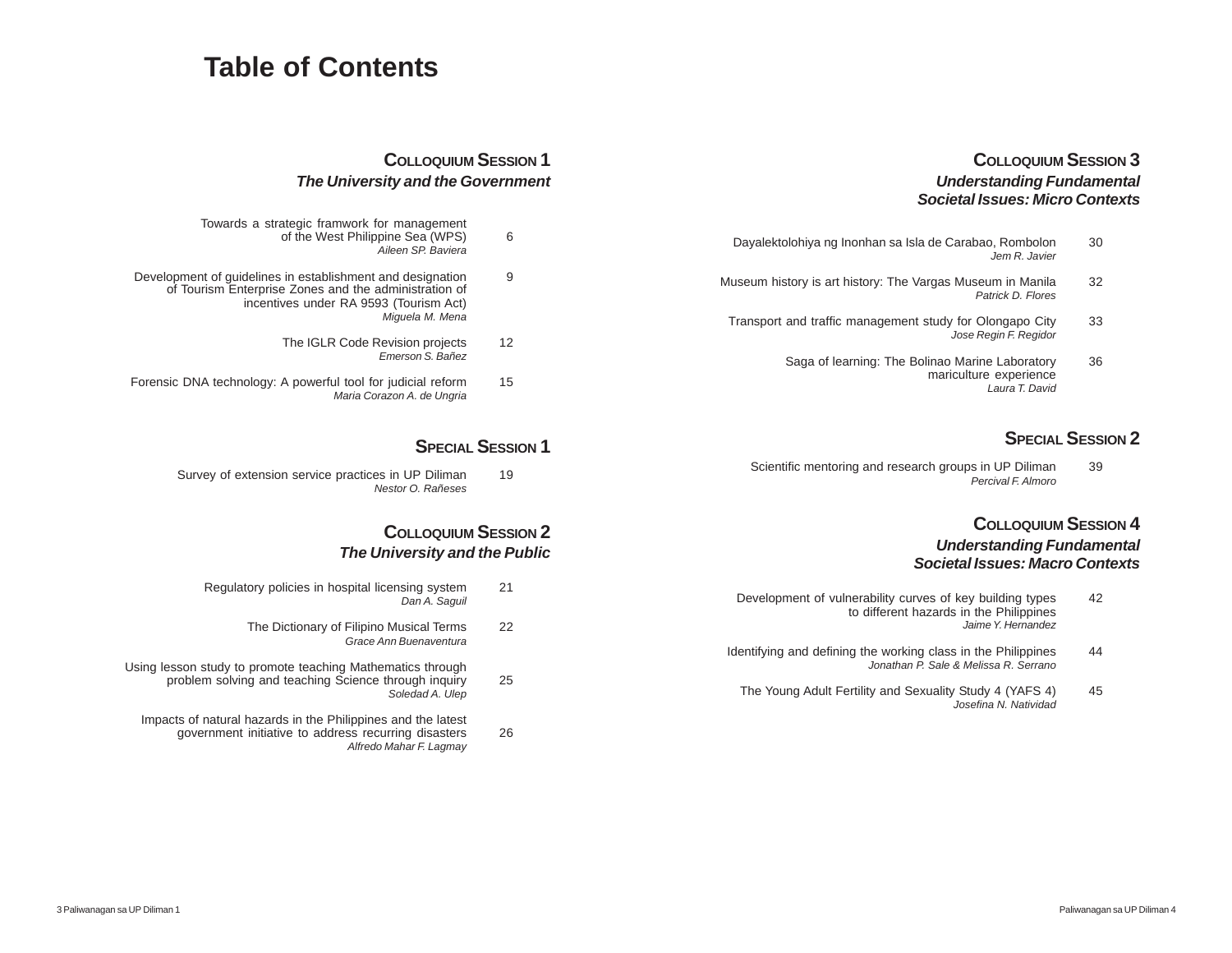# **COLLOQUIUM SESSION 1**

*The University and the Government*

# **TOWARDS A STRATEGIC FRAMEWORK FOR MANAGEMENT OF THE WEST PHILIPPINE SEA (WPS)** *A White Paper by the WPS Informal Expert Group*

## **Aileen SP. Baviera**

The Philippines has long-standing territorial and jurisdictional disputes with several states bordering the South China Sea, as well as underlimited maritime boundaries. These disputes affect the economic, national security, human security and environmental interests of the country, and moreover impact on regional stability in East and Southeast Asia.

Philippine policy in the West Philippine Sea (WPS) is driven by three imperatives: sustainably developing the marine economy and resources (including fisheries, hydrocarbons, and other minerals), promoting maritime security and defense, and the enforcement of laws to contribute to good order at sea. The pursuit of all three depends on the extent to which we can successfully assert sovereignty and territorial integrity, as well as exercise sovereign rights over the EEZ that are accorded to us under UNCLOS. It also requires the deployment of effective diplomacy, particularly with respect to ASEAN, China, the United States and the United Nations.

Ultimately, the resolution of the myriad issues and challenges in the WPS necessitates having effective institutions for policymaking and management of our maritime affairs, and inculcating in every Filipino a consciousness of the nation's archipelagic identity and our maritime heritage.

The White Paper seeks to draw the attention of all concerned Filipino stakeholders – particularly those in government - to the urgent need for a strategic framework for the management of our territorial, maritime jurisdiction, and resource disputes in the WPS. The paper is the outcome of a series of consultation-workshops organized by the authors together with some governmental stakeholders from April to July 2012. The workshops focused on: Marine Economy, Resources and the Environment of the WPS; Maritime Security, Defense and Law Enforcement; and Foreign Policy and Diplomacy.

This document focuses on situational analyses of the policy environment pertaining to varied Philippine interests in the WPS. It identifies critical areas for policy intervention and offers a set of guiding principles and general policy recommendations.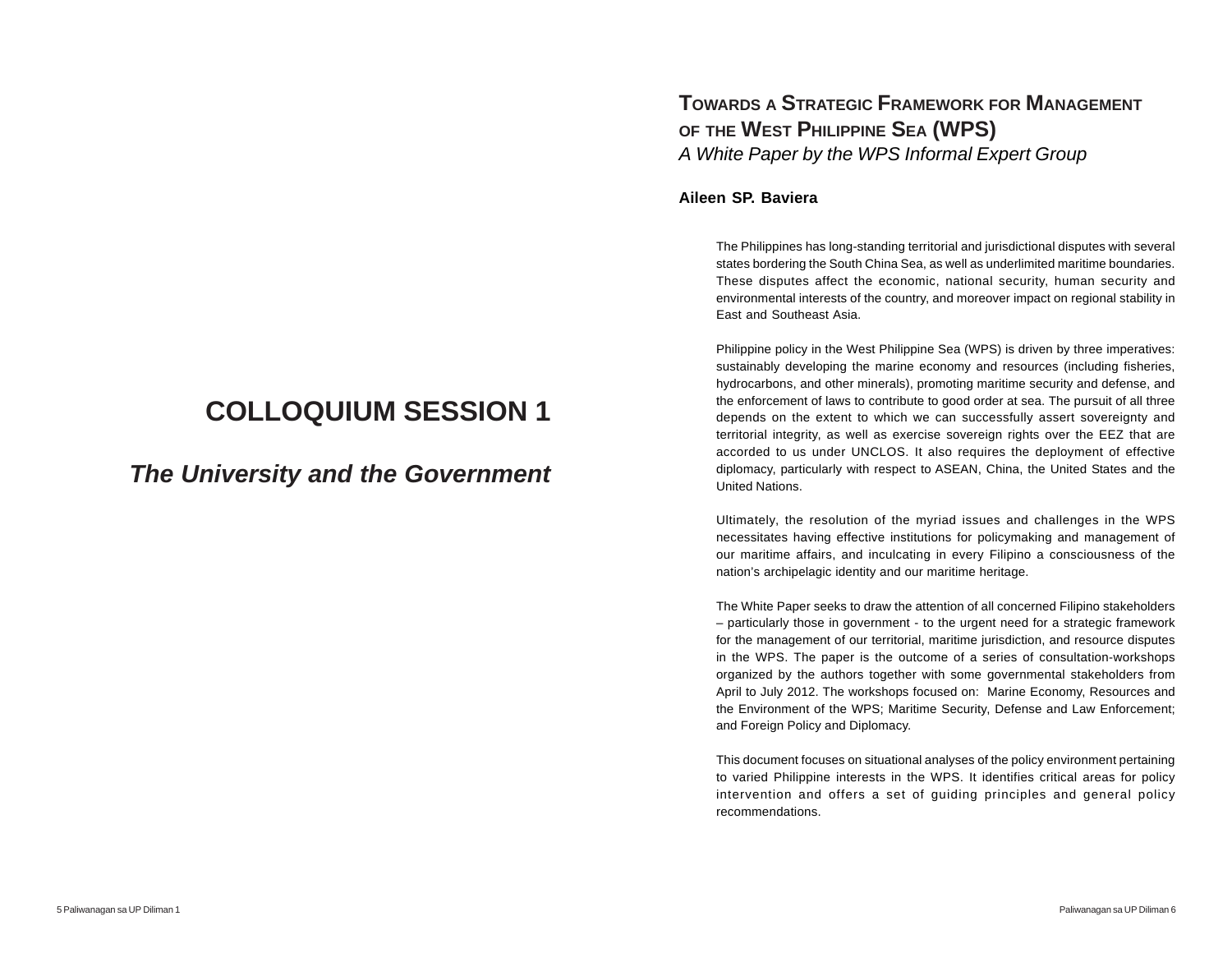#### **About the Presenter**

Dr. Aileen SP. Baviera is the Convenor and Co-Chair of the WPS Informal Expert Group. She is Professor of Asian Studies at the Asian Center, University of the Philippines, where she also served as Dean from 2003-2009. Her research interests include Contemporary China, ASEAN-China relations, regional integration, and Asia Pacific security with a focus on territorial and maritime disputes. She is currently editor-in-chief of the journal *Asian Politics & Policy* (Wiley-Blackwell). Before joining the Asian Center, she held positions as head of the Center for International Relations and Strategic Studies of the Philippine Foreign Service Institute, and executive director of the non-profit Philippines-China Development Resource Center.

#### **The Members of the WPS Informal Expert Group**

Sen. Leticia Ramos-Shahani, PhD., Co-Chair of the Expert Group, is a former Senator of the Republic, well-known diplomat, legislator, and women's rights advocate.

Commodore Carlos L. Agustin (ret) is Chairman and President of the Maritime League and publisher of *The Maritime Review*.

Amb. Lauro Baja, Jr. (Ret.) was the Philippine Permanent Representative to the UN from 2003-3007 and twice president of the Security Council (2004 and 2005).

Dr. Guillermo R. Balce is a former Undersecretary of the Department of Energy. He also served as Executive Director of the ASEAN Centre for Energy from 1999 to 2004.

Jay L. Batongbacal, JS. D. is a Professor at the University of the Philippines College of Law. He has degrees in Master of Marine Management and Doctor in Jurisprudential Science from Dalhousie University in Canada.

Atty. Rodel Cruz served as Undersecretary in the Office of the Chief Presidential Legal Counsel in the Office of the President from 2001 to 2004. He is the Chairman of the Asia-Pacific Regional Security Forum.

Commodore Roland S. Recomono (Ret.) was the Assistant Chief of Naval Staff for Plans (N5) of the Philippine Navy (PN), Naval Attaché in Washington DC from 2006-2009.

VADM Eduardo Ma. R. Santos, AFP (Ret.), former Chief of Navy (1996-1999), is the President of the Maritime Academy of Asia and the Pacific.

Atty. Malcolm Sarmiento is a former Director (1999-2011) of the Bureau of Fisheries and Aquatic Resources (BFAR).

The Expert Group would like to acknowledge the assistance provided by Mr. Lucio Pitlo III (Researcher) and Ms. Sascha Gallardo (Admin. Assistant). Both are MA students of the Asian Center.

#### **About the Asian Center**

The Asian Center is the University of the Philippines' only unit with a regional area of specialization. It offers graduate level multidisciplinary academic programs on Asian studies (including Philippine studies). Its faculty conduct research on a broad range of political, economic, social and cultural issues affecting Asia and the Pacific. The Asian Center's mandate is underpinned by law, Republic Act 5334.

Among the Asian Center's purposes are to develop closer and broader contact with Asian peoples in the field of learning and scholarship, and to attain knowledge of Filipino national identity in relation to other nations through studies on various aspects of Asia. The Asian Center thus promotes initiatives to understand the Philippines in its broader Asian context, and to understand Asia from the Philippine vantage point.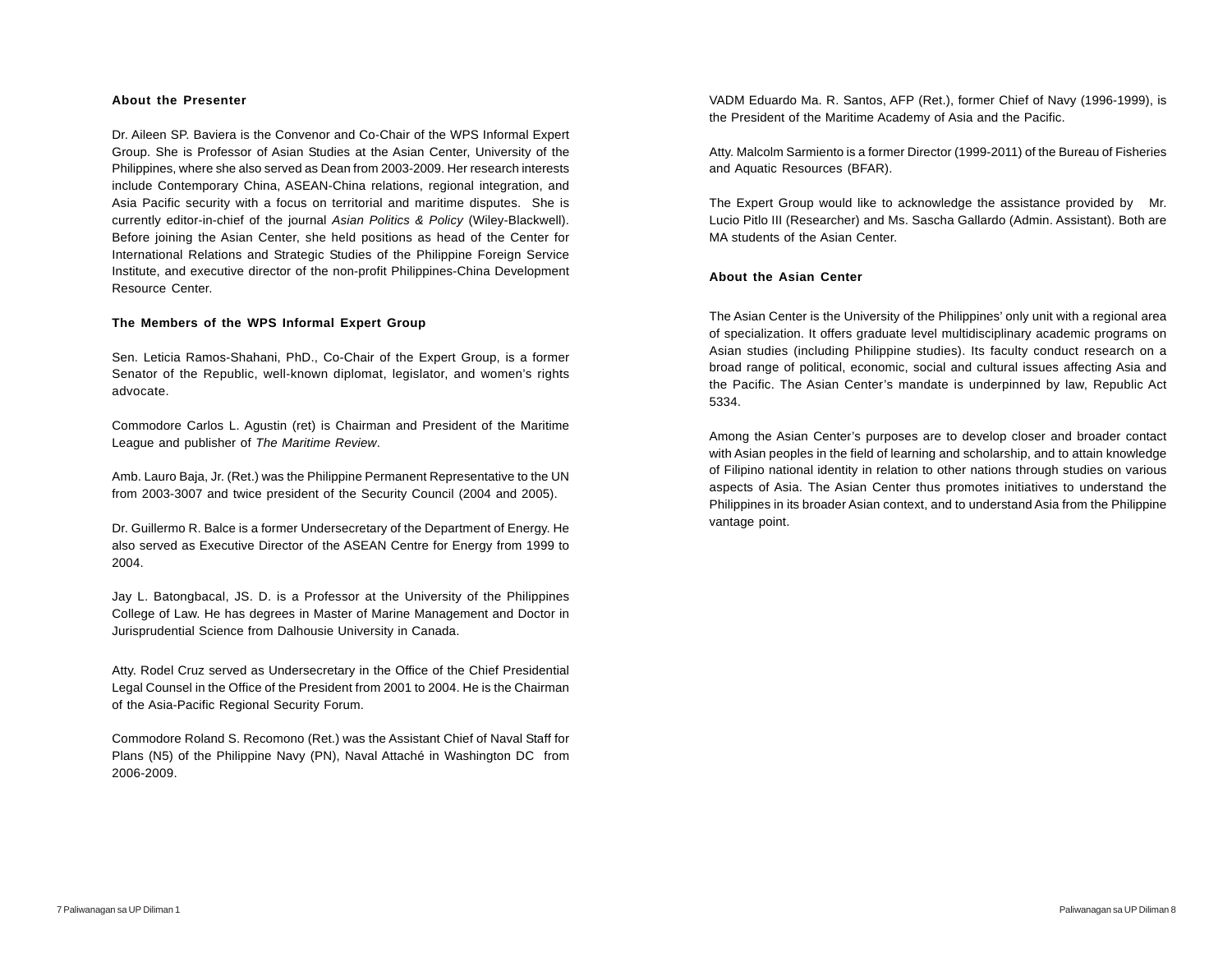# **DEVELOPMENT OF GUIDELINES IN ESTABLISHMENT AND DESIGNATION OF TOURISM ENTERPRISE ZONES AND THE ADMINISTRATION OF INCENTIVES UNDER R.A. 9593 (TOURISM ACT)**

## **Miguela M. Mena**

The Tourism Infrastructure and Enterprise Zone Authority (TIEZA) and UP Diliman (UPD) signed a Memorandum of Agreement on 7 April 2011 formalizing a partnership between the Agency and the University. TIEZA needed the technical expertise of UPD in the implementation of the Implementing Rules and Regulations on the designation and identification of Tourism Enterprise Zones (TEZs) and the grant of incentives therein. The UPD, through the Asian Institute of Tourism, has formed a technical panel of experts who possess the necessary qualifications and expertise required by TIEZA. The Panel took charge of the following:

- a. Conduct training programs for TEZ Administrators to provide them with knowledge and skills in the operation and development of a TEZ;
- b. Formulate standards for the development, operation and maintenance of all facilities and structures to be built on all TEZs;
- c. Review the mechanism of the TEZ development plans and provide technical advice in the preparation of the Evaluation Report of applications for TEZ designation to be submitted to the TIEZA Board;
- d. Review the TEZ development plan submitted by applicants and proponents; and
- e. Conduct ocular inspections, together with TIEZA staff, of areas proposed to be designated as a TEZ.

#### **About the Presenter**

Dr. Miguela M. Mena is the Project Leader of the UP-TIEZA Technical Panel. She is an Associate Professor, Dean of the University of the Philippines Asian Institute of Tourism, and Executive Director of the Tourism Foundation Inc. She obtained her PhD in Tourism Management at the Hong Kong Polytechnic University School of Hotel and Tourism Management, Master of Statistics and Bachelor of Science in Statistics at the University of the Philippines School of Statistics, and Diploma for

Tourism Management (Highest Distinction) from Schloss Klessheim Institute of Tourism and Hotel Management in Salzburg, Austria. Her main research interests focus on international tourism in developing countries, destination competitiveness, destination policy and planning, destination management and marketing, tourism entrepreneurship, migration and mobility, measurement of domestic tourism, and information communication technology applications in tourism.

#### **The Members of the UP-TIEZA Technical Panel of Experts**

Dr. Marideth R. Bravo holds a PhD in Urban and Regional Planning from UP Diliman. She is an Associate Professor at UPD's School of Urban and Regional Planning. Her areas of expertise are economics, and financial and investment planning.

Reil G. Cruz is an Assistant Professor at the UP Asian Institute of Tourism (UP-AIT), where he is also currently serving as the Director of the Division of Research, Training and Extension Services. His areas of expertise are tourism marketing, tourism product development, and tourism impact planning.

Juline R. Dulnuan is an Assistant Professor at the UP-AIT. Her areas of expertise include social and cultural development, gender studies, and indigenous people studies.

Richard Philip A. Gonzalo is an Assistant Professor and currently Director of the Division of Academic Affairs of UP-AIT. Financial management, investment planning and analysis, operations management, and incentives administration are his areas of expertise.

Carlos Libosada, Jr. is a full-time faculty member of UP-AIT. His areas of expertise are ecotourism, special interest tourism, and tourism product development.

Dr. Cresencio M. Montalbo, Jr. is an Associate Professor at UPD's School of Urban and Regional Planning and an Affiliate Faculty of the National Center for Transportation Studies. His areas of expertise are transportation planning and infrastructure planning (power and communications).

Professor Evangeline M. Ortiz is a former Dean of the UP-AIT. Her areas of expertise are tourism policy and planning, cultural tourism development, and tourism and anthropology.

Dr. Maria Antonia Tanchuling is an Associate Professor at UPD's Institute of Civil Engineering. Her main area of expertise is environmental engineering.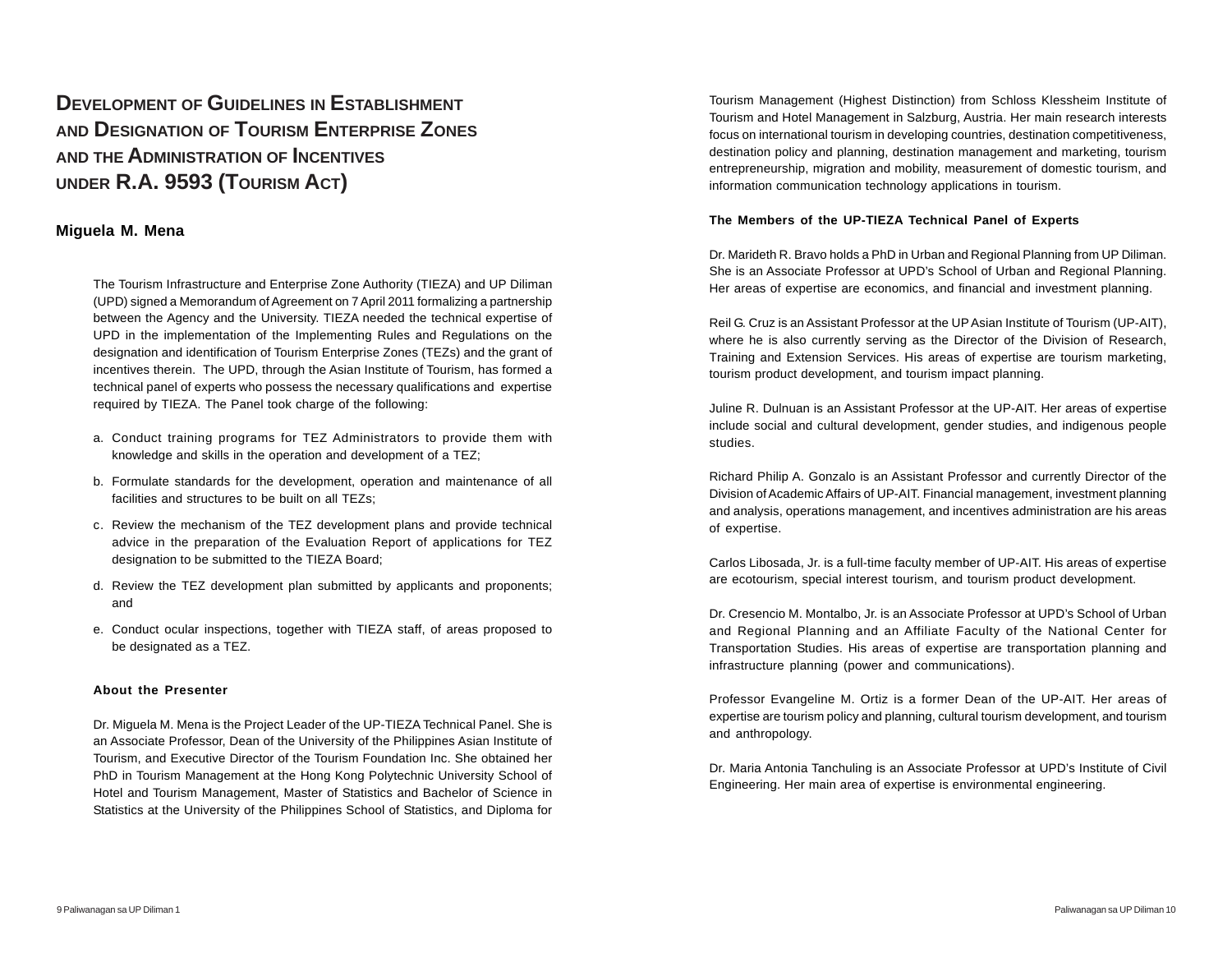Professor Gilda Uy is a former Dean of UPD's College of Human Kinetics. Sports science, leisure, recreation, and wellness are her areas of expertise.

Dr. Benjamin M. Vallejo, Jr. holds a PhD in Marine Biology from James Cook University, Australia. He is an Assistant Professor at UPD's Institute of Environmental Science and Meteorology.

Dr. David Leonides T. Yap, an Associate Professor at UPD's School of Urban and Regional Planning (SURP), holds a PhD in Art and Design (major in Housing and Urban Planning) from the University of Tsukuba, Japan. Dr. Yap is also currently the Director of SURP's Research and Publication Program.

Professor Elvira A. Zamora obtained her DBA degree from UP Diliman. Her fields of expertise include project management, institutional development, innovation management, and enterprise zone management. Prof. Zamora is currently the Vice-President for Development of the University of the Philippines.

#### **About the Asian Institute of Tourism**

The UP Asian Institute of Tourism (AIT) is the premier institution of tourism education in the Philippines. It is the first school in Southeast Asia to offer a four-year degree program leading to a Bachelor of Science in Tourism.

Its vision is to be a world-class provider of tourism education, research and extension services, and to lead human tourism capital development in the Philippines and the Southeast Asian Region and its mission is to develop innovative leaders in tourism development and to provide relevant education, research, extension services and serve the needs of our students, alumni, the tourism industry, government, local communities, and other stakeholders, in a manner that optimize resources.

Today, the AIT remains in the forefront of tourism education and training in the country. As tourism becomes a global strategic agenda, it continues its leading functions and actively maintains its links with the various sectors of society.

## **THE IGLR CODE REVISION PROJECTS**

## **Emerson S. Bañez**

Despite the slow and painful turns of the legislative process, laws are always evolving. The passage of key legislation last year, some with novel (if controversial) provisions is a waypoint to the long-term enterprise of expanding and improving our rule of law.

The crafting of laws can be a complex undertaking, especially when it involves novel issues. Besides the balancing act required to meet the various - possibly conflicting - interests of the stakeholders in an issue, laws need to be drafted with due regard to harmonization with the growing web of existing laws and administrative regulations, pronouncements of the Supreme Court, and the provisions of the 1987 Constitution.

Aware of the need for a permanent body to help navigate through the technical requirements of legislation, Congress formed the Code Commission. The Code Commission is primarily responsible for drafting the Philippine Civil Code, which still forms the backbone of private law in the country.

In a subsequent enactment, the functions of the Code Commission was transferred to the U.P. Law Complex, particularly, the Institute for Government and Law Reform (IGLR, or the "Institute"). Pursuant to this legal mandate, the Institute is currently engaged in several related projects aimed at revising the following laws:

- 1. The Family Code
- 2. The Revised Penal Code
- 3. The Election Code
- 4. The Labor Code
- 5. The Constitution

For each project, the Institute employs a panel of experts taken from the U.P. College of Law Faculty, as well as resource persons from relevant government agencies and private organizations. These panels meet regularly to discuss provisions of the above laws, to formulate proposed revisions (and, in the case of disagreement, several alternative proposals). Each panel is expected to submit a report on their deliberations as well as the proposed and alternative revisions.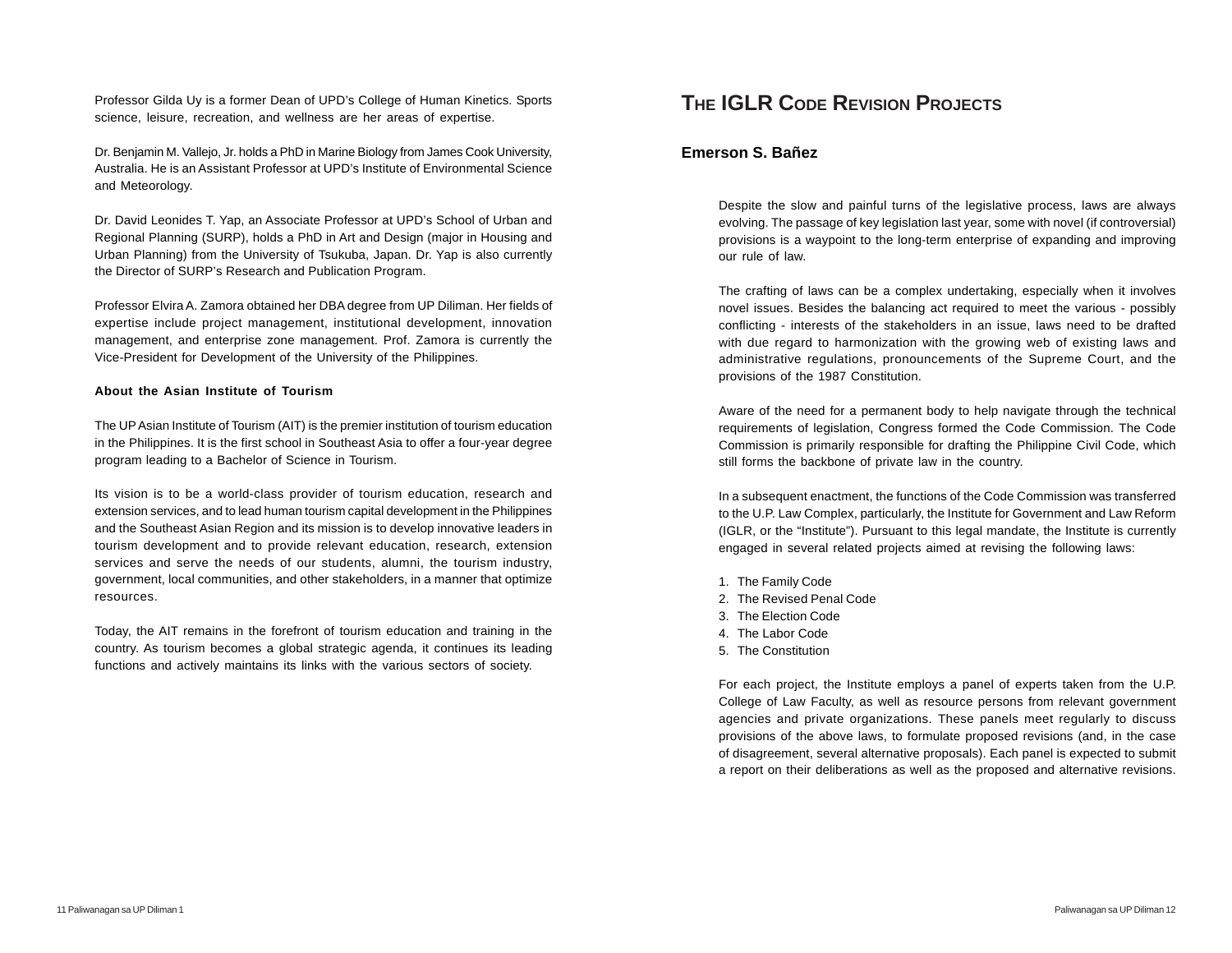#### **About the Presenter**

Atty. Emerson S. Bañez is a Law Education Specialist at the Institute of Government and Law Reform. Before joining IGLR, he was a junior associate at the Castillo Laman Tan Pantaleon and San Jose Law Offices. He has engaged in volunteer work litigating cases for Kilosbayan and Bantay Katarungan, and has worked on the Philippine Report to the ASEAN Summit on Human Trafficking. He graduated with a degree in Communication Research from the University of the Philippines in 2002. He received his law degree from the UP College of Law in 2008, and was admitted to the Philippine bar in April 2009. He is currently a lecturer at the UP College of Mass Communication, where he teaches Computer Applications for Research, Communication Research, Communication Theory, and Mass Media Law.

#### **The IGLR Code Revision Projects Panel of Experts**

Dean Danilo L. Concepcion – Ex-officio Chair of all Committees Prof. Florin T. Hilbay – Vice-Chair of all Committees

*Constitutional Law Revision Committees*

- Bill of Rights Dean Pacifico A. Agabin, , Prof. Herminio Harry L. Roque, Jr., Dean Raul C. Pangalangan, Dean Merlin M. Magallona, Justice Vicente V. Mendoza, Dean Marvic M.V.F. Leonen, Prof, Carmelo V. Sison & Atty. Emerson S. Bañez (In charge)
- Government Structures Dean Pacifico A. Agabin, Justice Vicente V. Mendoza, Dean Raul C. Pangalangan, Prof. Herminio Harry L. Roque, Jr., Dean Merlin M. Magallona, Dean Marvic M.V.F. Leonen, Prof. Carmelo V. Sison & Atty. Christine Urgello (In charge)
- Public Accountability Dean Pacifico A. Agabin, Justice Vicente V. Mendoza, Dean Raul C. Pangalangan, Prof. Herminio Harry L. Roque, Jr., Dean Merlin M. Magallona, Prof. Carmelo V. Sison, Prof. Dante B. Gatmaytan & Atty. Michelle B. Dy (In charge)
- Natural Resources Prof. Antonio A. Oposa, Jr., Prof. Antonio G.M. La Viña, Dr. Jay L. Batongbacal, Prof. Eduardo A. Labitag, Dean Merlin M. Magallona, Dean Marvic M.V.F. Leonen, Prof. Jose M. Layug, Jr. & Atty. Christine Urgello (In charge)

*Revision of Code Committees*

- Election Code Comm. Rene V. Sarmiento, Atty. Vincent Pepito F. Yambao, Jr., Dean Salvador T. Carlota, Prof. Gisella N. Dizon-Reyes & Atty. Christine Urgello (In charge)
- Family Code Prof. Elizabeth A. Pangalangan, Prof. Araceli T. Baviera, Dean Danilo L. Concepcion, Prof. Eduardo A. Labitag, Prof. Ma. Carolina T. Legarda, Prof. Evalyn G. Ursua & Atty. Michelle B. Dy (In charge)
- Labor Code Prof. Domingo D.P. Disini, Jr., Prof. Patricia Rosalind S. Daway, Prof. E. (LEO) D. Battad, Prof. Cezario S. Azucena, Prof. Francis B. Sobreviñas, Prof. Darlene Marie B. Berberabe, Dean Froilan M. Bacungan & Atty. Emerson S. Bañez (In charge)
- Revised Penal Code Prof. Alberto T. Muyot, Prof. Ibarra M. Gutierrez III, Prof. Ildefonso R. Jimenez, Prof. Arno V. Sanidad, Prof. Rowena V. Guanzon & Atty. Michelle B. Dy (In charge)

#### **About the Law Center Institute of Government and Law Reform (IGLR)**

The Law Center's IGLR was established in 1989 and was tasked with the following functions:

- 1. Discharge the function of the defunct Code Commission;
- 2. Undertake technical studies and research in law, particularly on projects for reforms in the judiciary, public administration, civil rights protection, international relations, and law enforcement;
- 3. Undertake legal studies and research, particularly those concerned with law reform, upon request from various agencies of the government, including those from the committees on Revision of Laws of the House of Representatives and the Senate; and
- 4. Continue projects of popularizing the law by establishing linkages with other institutions for the teaching of elementary knowledge in law, and by translating legal materials into Filipino and other major dialects of the Philippines.

In performing these functions, the IGLR serves the general objectives envisioned for the UP Law Center, namely, "the advancement of legal scholarship, the protection of human rights with emphasis on the improvement of the legal system, and the administration of justice."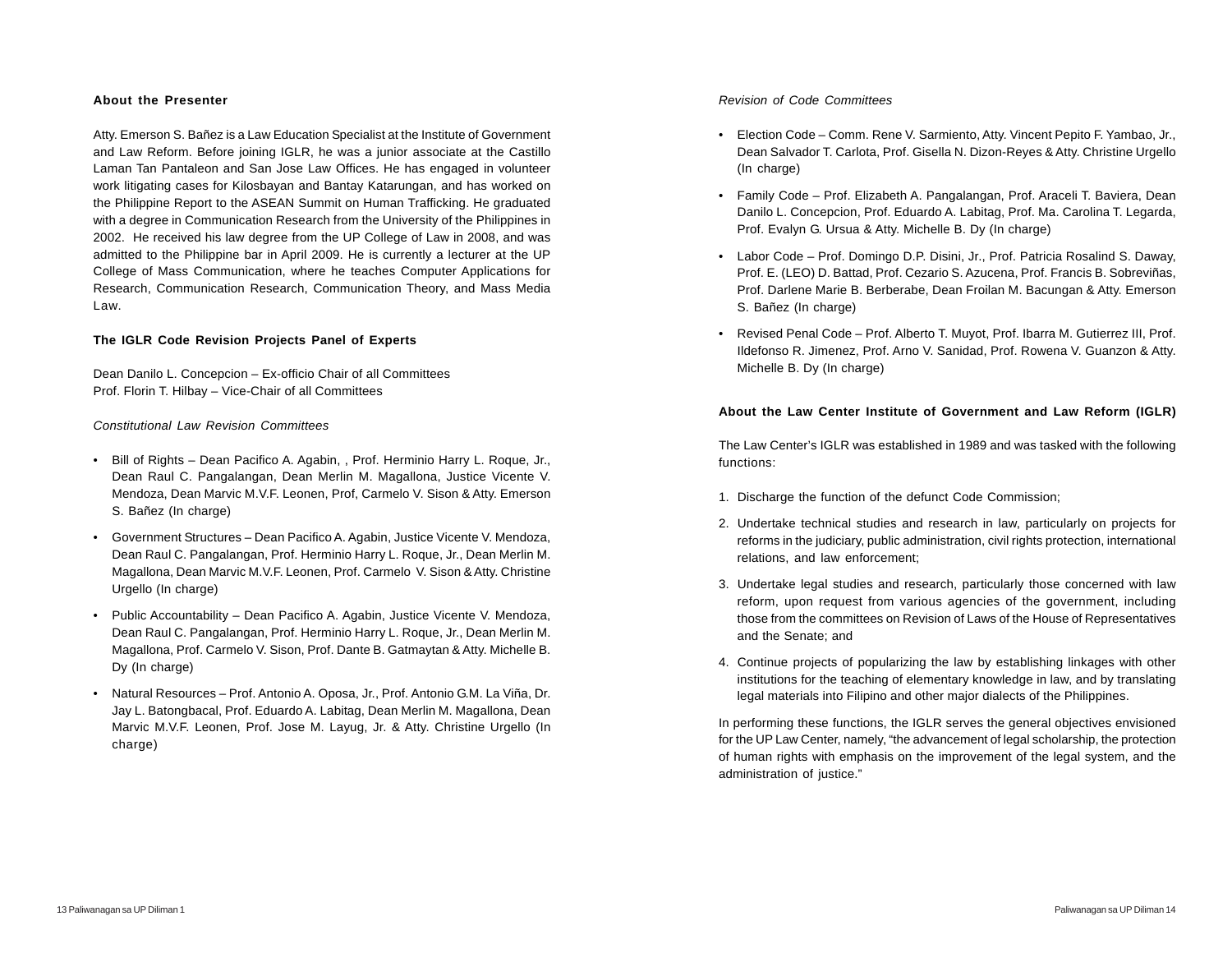# **FORENSIC DNA TECHNOLOGY: A POWERFUL TOOL FOR JUDICIAL REFORM**

## **Maria Corazon A. De Ungria**

DNA testing is the most powerful tool for human identification. Since its discovery in the mid-1980's, DNA profiling had caused a paradigm shift in the identification of victims, perpetrators and witnesses in numerous cases. The identification of genetic markers that are highly polymorphic in human populations is a major step towards the establishment of reference as well as criminal databases needed for statistical evaluation of matching DNA evidence, or identification of repeat offenders, respectively. In addition, the chemical stability of a DNA molecule against harsh environmental challenges such as extreme temperatures and high humidity makes it more suitable for criminal investigations which may take some time. Moreover, the fact that a person inherits one's DNA from one's parents, provides an investigator with substitute reference samples, when these are unavailable.

Recent advances in forensic DNA testing are now paving the way for reforming the manner by which cases are resolved in courts of law through the way suspected offenders are apprehended during a criminal investigation. Firstly, the availability of new markers, which are more polymorphic across different populations, adds to the increased power of discrimination once more genetic markers are used. The use of several dyes in a single multiplex system increases the genetic information that is obtained from the same amount of genetic material. More recent development involves the use of information derived from mutation rates of a group of genetic markers, known as short tandem repeats located on the Y-chromosome (YSTRs), enables us to differentiate from paternally-related male persons.

Secondly, the development of more robust reaction mixes coupled with shorter PCR products has also opened the possibility of re-testing old case samples which may have yielded negative results such as in cold cases; or in the reopening of cases wherein prisoners continue to claim their innocence and relevant biological samples are still available (post-conviction DNA testing). The use of automated systems and expert systems for large-scale analysis has also been found to reduce manual errors and increase output per unit time.

Thirdly, the US FBI has recently reported the development of faster and portable DNA analytical systems that would allow investigators to generate DNA profiles

on site, thereby increasing the chances of apprehending the real perpetrator almost in real-time. The speed and accuracy of these portable DNA systems is crucial in criminal investigations.

This paper will discuss these recent developments in forensic DNA typing and its potential impact in the way criminal investigations are conducted and cases are litigated in Philippine courts.

#### **About the Presenter**

Dr. Maria Corazon A. De Ungria currently heads the DNA Analysis Laboratory of the Natural Sciences Research Institute, UP Diliman. She finished her Doctor of Philosophy degree in Microbiology at the University of New South Wales also in Sydney, Australia. Dr. De Ungria assisted the Research Group of the Philippine Judicial Academy during the formulation of the Rule on DNA Evidence which was promulgated by the Supreme Court in 2007. For her efforts, Dr. De Ungria had been awarded several prestigious scientific awards such as the Outstanding Young Scientist awarded by the National Academy of Science and Technology in 2003, the UP Gawad Hall of Fame for Best REPS in Research in 2005, the Outstanding Young Scientist award by the Third World Academy of Science in 2006, as well as being named as the first Filipino regional fellow affiliate of the Academy of Science in the Developing World from 2007-2011. In 2009, Dr. De Ungria won the search for the Outstanding Woman Researcher in the Life Sciences organized by the Third World Organization of Women Scientists and Elsevier in Kuala Lumpur, Malaysia. In 2011, Dr. De Ungria was named as one of the first two National Fellows of the L'Oreal – UNESCO Women in Science Program. She is currently the Philippine representative to the DNA working group and the Quality Assurance and Standard Committee of the Asian Forensic Science Network (AFSN). Last year, 2012, Dr. De Ungria was once again recognized by the Department of Science and Technology (DOST) and the National Academy of Science and Technology (NAST) through her selection as the Julian Banzon awardee in Outstanding Research and Development for Applied Research for her advocacy towards the use of science at the service of society.

#### **The DNA Analysis Laboratory Staff**

Senior Personnel: Gayvelline C. Calacal, Frederick C. Delfin, Jazelyn M. Salvador, Minerva S. Sagum & Miriam M. Dalet

Junior Personnel: Maria Lourdes Honrado & Paul Ryan Sales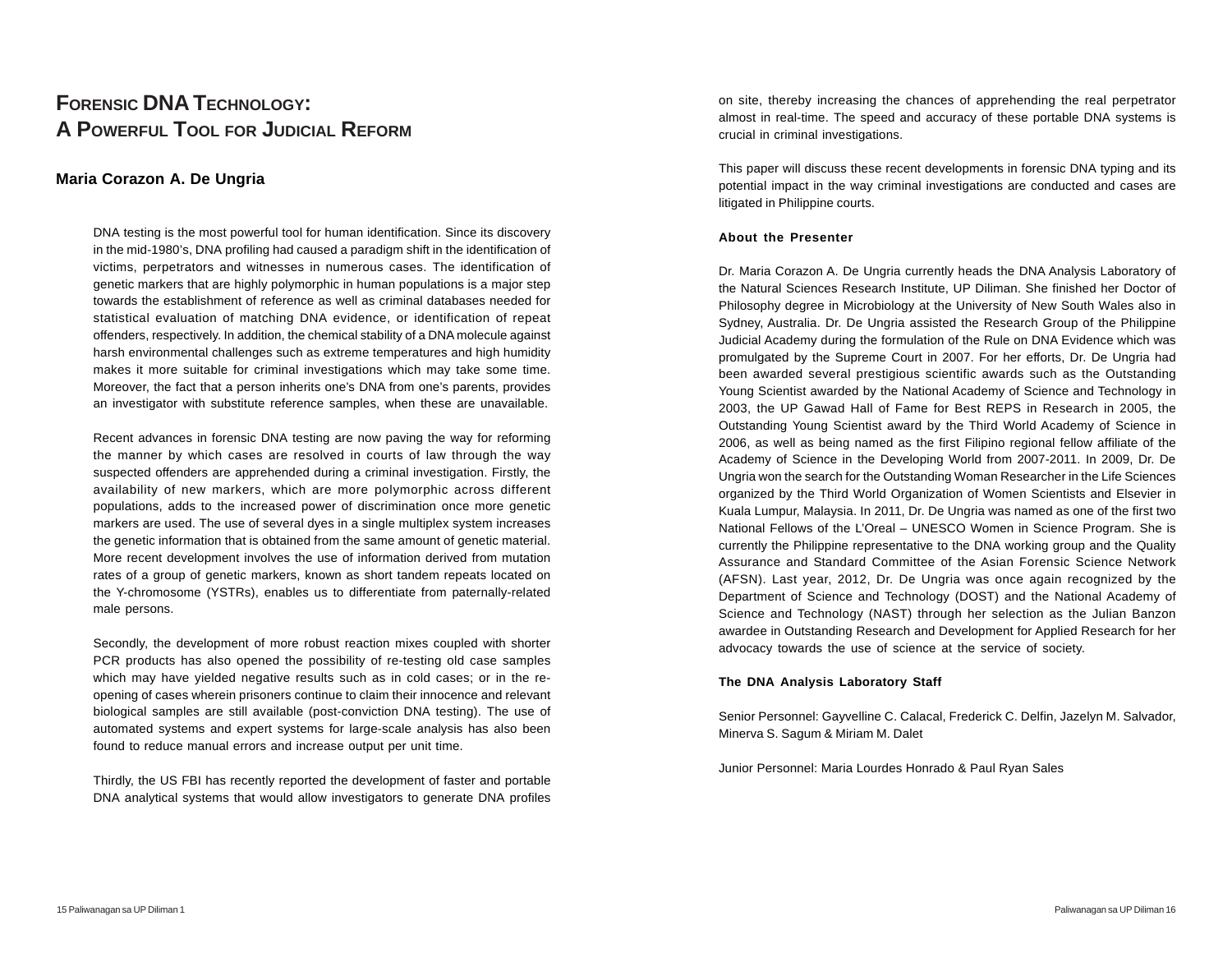#### **About the DNA Analysis Laboratory**

The DNA Analysis Laboratory (DAL) of the UP Diliman Natural Sciences Research Institute, which was established in 1996, is mandated to develop the country's national capability to conduct DNA testing for forensic applications through research and to establish population databases for this purpose. The laboratory is also tasked to study human genetic variations in Philippine populations in order to better understand the genetics of the Filipino people.

# **SPECIAL SESSION 1**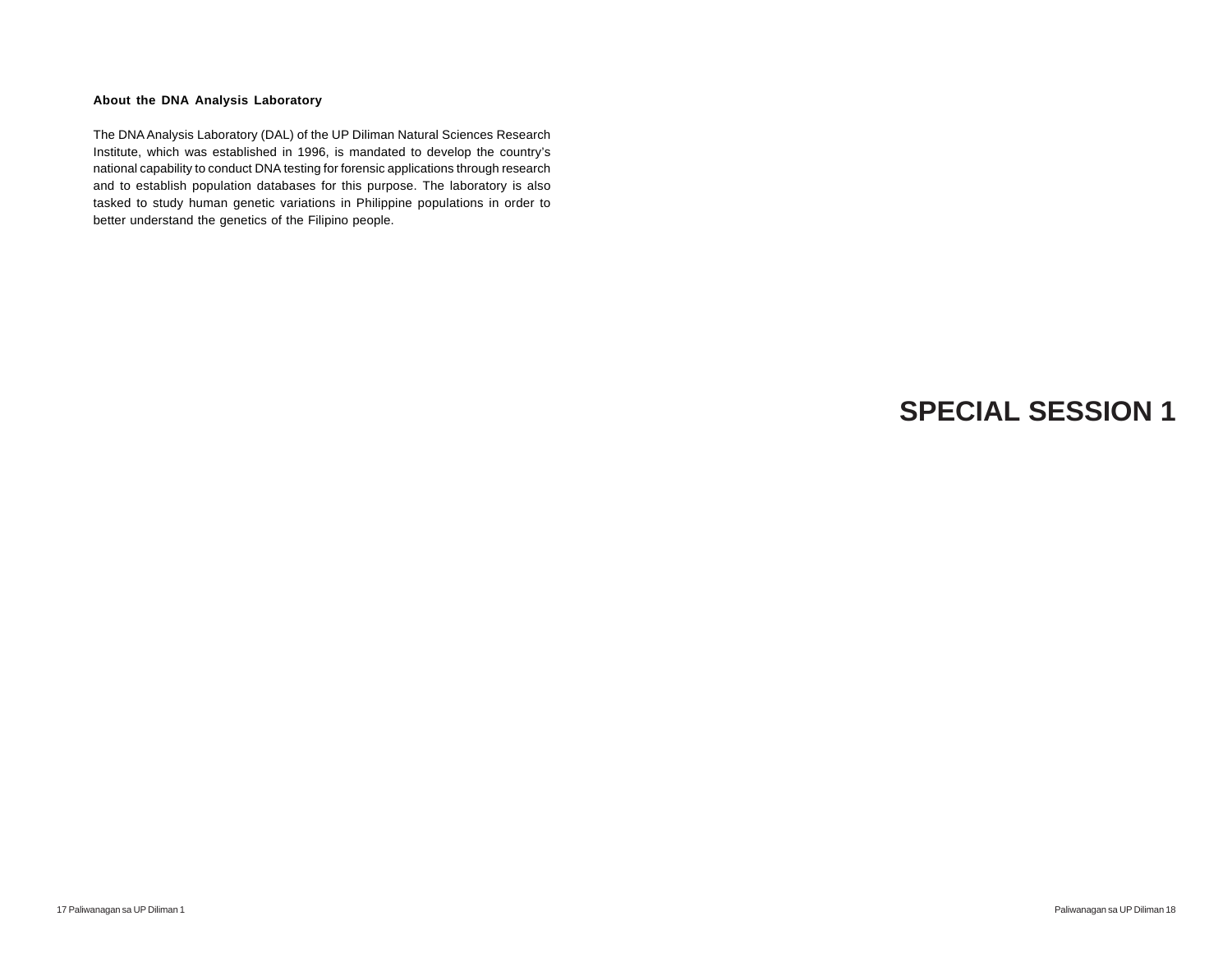# **SURVEY OF EXTENSION SERVICE PRACTICES IN UP DILIMAN**

#### **Nestor O. Rañeses**

The UP Diliman Faculty Manual defines "extension as the provision of service by an academic unit, faculty, staff and students (outside of course requirements), individually or as a group, to the people and other organizations that contributes to achieving excellence in social and public service". The Faculty Manual further states that "extension generates, validates, and applies knowledge that can enrich instruction and research, and includes services utilizing expertise and talent related to one's discipline, outside instruction and research". To determine the actual nature and extent of extension services in UP Diliman, the University Council Committee on Extension Services conducted a survey on extension practices in 2012 with deans, associate deans, directors, and department chairs as respondents. The results of the survey are presented with insights and culling of extension best practices. Changes in extension service policies and improvement in implementation are proposed.

#### **About the Presenter**

Nestor O. Rañeses is an Associate Professor in Industrial and Systems Engineering in the UP Diliman College of Engineering. He is concurrently the Assistant Vice-President for Administration of the University of the Philippines and the Director of its Institute for Small-Scale Industries. At present, he is also the Chair of the UP Diliman University Council Committee on Extension Services.

#### **Members of the UP Diliman University Council Committee on Extension Services**

- Dr. Rosalina T. Bumatay- Cruz, Associate Professor, College of Arts and Letters
- Francisco N. De los Reyes, Assistant Professor, School of Statistics
- Dr. Antonette Bass Hernandez, Professor, College of Arts and Letters & Assistant Vice-President for Academic Affairs
- Gemma T Malicdem, Assistant Professor, College of Music
- Dr. Florinda D. F. Mateo, Professor, College of Mass Communication
- Mary Ann R. Tumanan, Assistant Professor, College of Home Economics
- Maureen C. Pagaduan, Associate Professor, College of Social Work and Development
- Dr. Christine Villagonzalo, Associate Professor, National institute of Physics, College of Science & Director, Office of Extension Services Coordination

# **COLLOQUIUM SESSION 2**

# *The University and the Public*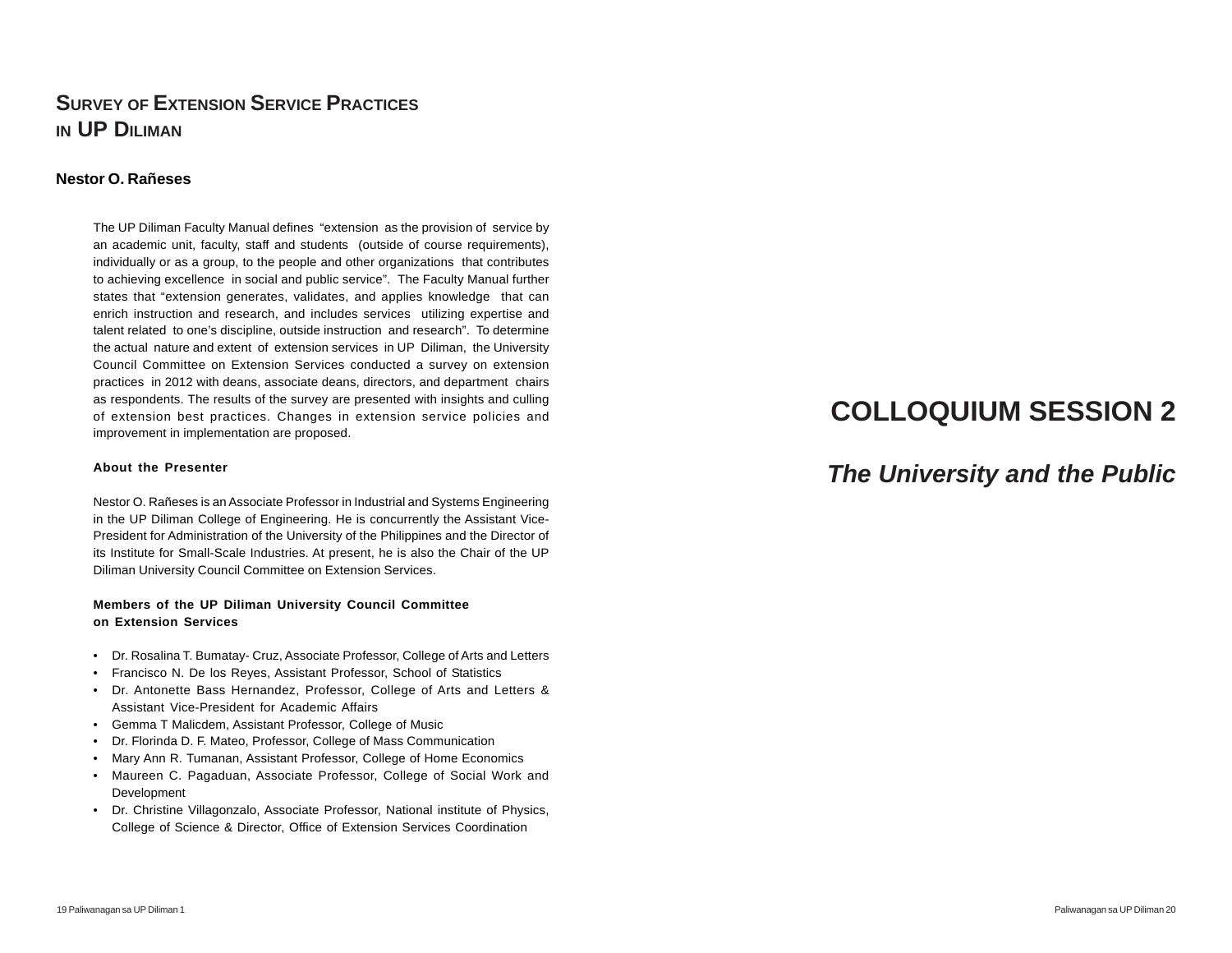# **POLICY REFORMS IN PHILIPPINE HOSPITAL LICENSING GOVERNANCE**

## **Center for Policy and Executive Development National College of Public Administration and Governance**

Right to health is one of the basic human rights. In the Philippines, the state obligation to protect, promote and fulfill the right to health of every Filipino is mandated by the Department of Health (DOH) i.e. to integrate in all of its programs health consciousness in all political levels and social dimensions of development. This paper will therefore illustrate the general policy changes highlighting the hospital licensing reforms focusing on the assurance to access a quality and affordable health products, devices, facilities and services, especially those commonly used by the poor.

#### **About the Presenter**

Dan A. Saguil is an Associate Professor at UP Diliman's National College of Public Administration and Governance (NCPAG) and the Director of its Center for Policy and Executive Development (CPED). He is also the Acting Director of the Supply and Property Management Office of UP Diliman. His areas of expertise are fiscal administration, organization and management, and policy analysis.

#### **Members of the Project Team**

- Professor Oscar Ferrer, DPA, College of Social Work and Community Development
- Ms. Clarissa Sia, University Researcher IV, CPED-NCPAG
- Ms. Bernardita Briones, Development Management Officer IV, CPED-NCPAG
- Mr. Maynard Matammu, Development Management Officer III, CPED-NCPAG
- Ms. Frances Fatima Cabana, University Researcher II, CPED-NCPAG
- Ms. Corrina Frances Cabanilla, University Extension Specialist II, CPED-NCPAG
- Mr. Allan Grand Sobrepeña, University Research Assoc. II, CPED-NCPAG
- Ms. Heliza Gay Ariola, University Research Assoc. II, CPED-NCPAG

#### **About the Center for Policy and Executive Development (PED)**

The CPED is a policy think tank, research and consulting arm of NCPAG. CPED has been extensively involved in capacity development initiatives and institution building programs in the country as well as among developing countries in the region. The Center provides public institutions, non-government organizations, public corporations, and other local institutions and international organizations with the necessary professional expertise in dealing with issues of public policy, executive and administrative development, and governance. CPED has designed and implemented training courses as well as developed instructional materials for national and local governments, non-government organizations and international government agencies. CPED provides research, training, and consultancy services to national and international government agencies, public enterprises, and other local and international organizations. It is the resource center on corporate governance, aid management, public policy studies and reform, and public finance.

## **THE DICTIONARY OF FILIPINO MUSICAL TERMS UP Center for Ethnomusicology**

The Dictionary of Filipino Musical Terms is a book of meanings that will serve as a guide for students, teachers, as well as other interested users in understanding musical words and concepts in Philippine musical life. Specifically, the project aims to:

- 1. Gather culture specific musical terms that are used in musical production, performance, theory and education in the Philippines. Thus, the Dictionary will contain terms from the national language, vernacular languages, adopted and transformed terms in the course of musical practice.
- 2. Group these terms into categories and sub-categories as used by experts in the field of music and cultural production.
- 3. Define and describe the terms based on their linguistic, physical, cultural and other characteristics.
- 4. Compile and consolidate the terms to produce a publication that will contribute in the study of musics, musical traditions and the wider cultural studies.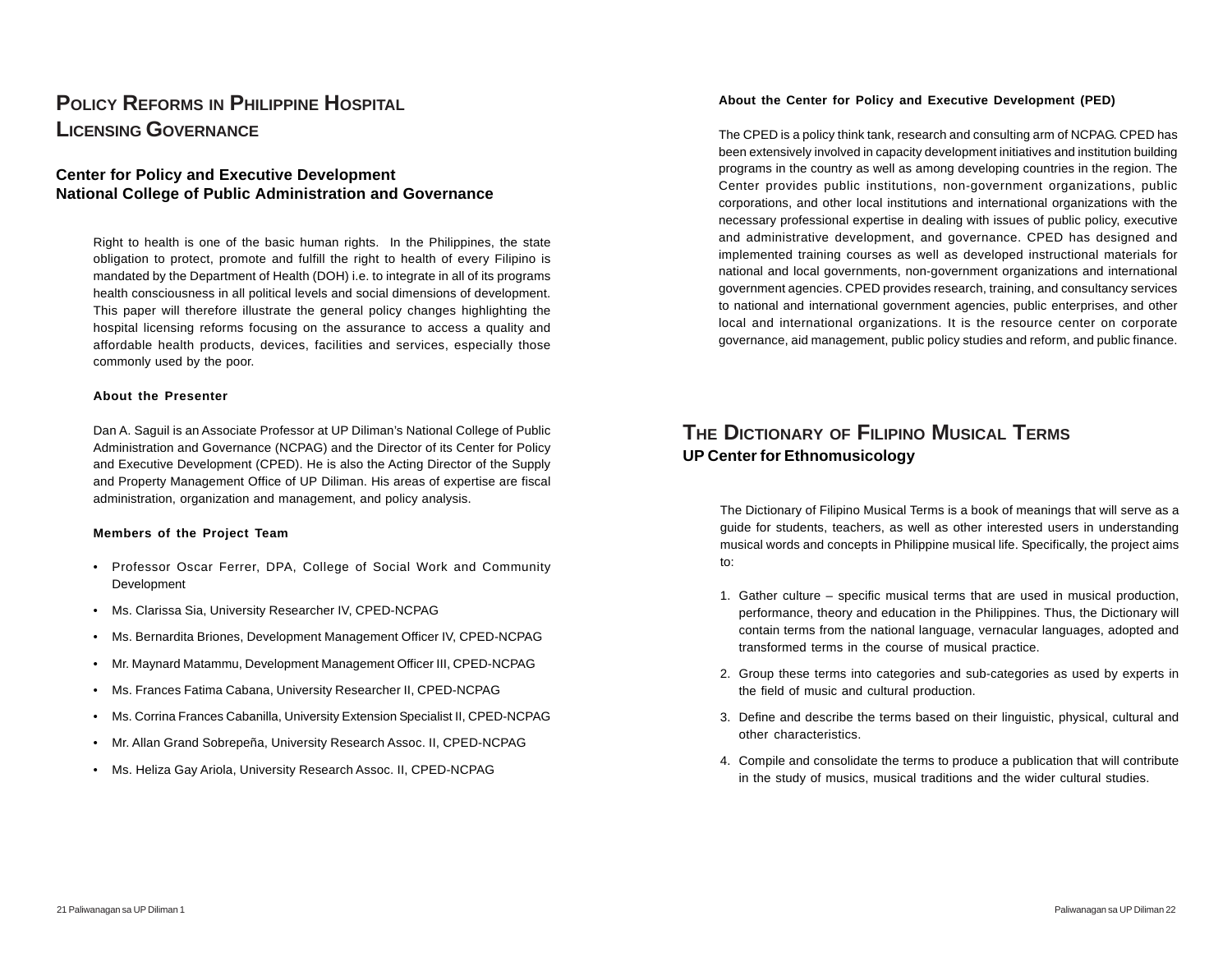The project is divided into five major phases:

Phase 1. Collection and collation of dictionary terms; Phase 2. Categorization and sub-categorization of the collected terms; Phase 3. Writing and encoding of description and definition of terms; Phase 4. Collation of entries into manuscript form; and Phase 5. Editing, proofreading and lay-out of the final draft for submission.

The Editorial Board is now working with 10,000 words that are undergoing Phase 5. It is targeted for publication in 2013.

#### **About the Presenter**

Grace Ann Buenaventura graduated from the School of Library and Information Studies at the University of the Philippines, Diliman in 2010. She started working as an On-the-Job Trainee at the UP Center for Ethnomusicology in summer of 2009 as part of the requirements for her Bachelor's Degree. Not long after, she was officially hired by the UPCE as a Digitization Technician to assist in the Digitization of Photographs and Field Notes. Shortly after graduating, she was promoted as the Librarian of UPCE. Aside from her responsibility in the UPCE as the Librarian, she is also currently in charge of maintaining the UPCE website and its online database, as well as programming the Laon-Laon website. Beyond her responsibilities in the UPCE, Grace works as a freelance Researcher and Information Specialist for various library and museum-related projects.

#### **Members of the Dictionary Project Team**

- Editor-in-Chief: Dr. Ramon P. Santos, Professor Emeritus and Director, UP Center for Ethnomusicology
- Editorial Board Members:

Dr. Raul C. Navarro, Chair, Conducting and Choral Ensemble Department, College of Music

Dr. Pamela C. Constantino, Professor, Department of Filipino and Philippine Literature, College of Arts and Letters

Dr. Victor Emmanuel Carmelo D. Nadera, Jr., Associate Professor, Department of Filipino and Philippine Literature, College of Arts and Letters

Dr. Jesus Federico C. Hernandez, Assistant Professor, Department of Linguistics, College of Social Sciences and Philosophy

• Managing Editors:

Loen M. Vitto, Technical Assistant for Projects, UP Center for Ethnomusicology Dayang MNT Yraola, Project Manager and Archivist, UP Center for Ethnomusicology

- Senior Researchers: Christine de Veyra, Gemma Gonzales, Mary Therese Pitogo, Mita Fernandez & Sol Maris Trinidad
- Junior Researchers: Froilan Canlas, Criselda Peren, Ana Achacoso, Patricia Rodriguez, Juro Kim Feliz, Feliz Macahis, Charisse Toledo, Ronicco Saliva, Roan Opiso & Mizpah Edillon

#### **About the UP Center for Ethnomusicology**

The UP Center for Ethnomusicology aims to serve as a leading research institution in the region, perpetuate and harness the Jose Maceda Collection and generate musical and music-related knowledge and materials from an interdisciplinary perspective for academic study, pedagogy, artistic production and other applications. The Center and its collection have been developed and established to assist scholars (representing disciplines in the humanities and social sciences), composers, and serious artists and pedagogues in music, who share the vision and goals of the Center.

The name UP Center for Ethnomusicology is an outcome of its former appellation, the UP Ethnomusicology Archives, established in 1997 by the U.P. Board of Regents in recognition of Professor Jose Maceda's visionary work and authorship of putting together an ethnomusicological collection of about 2500 hours of recorded music in open reel and cassette tapes, field notes, music transcriptions, song texts, photographs, music instruments, music compositions, personal files, about 2000 books and journals, all of which he personally initiated and developed as a unified institutional resource for music research.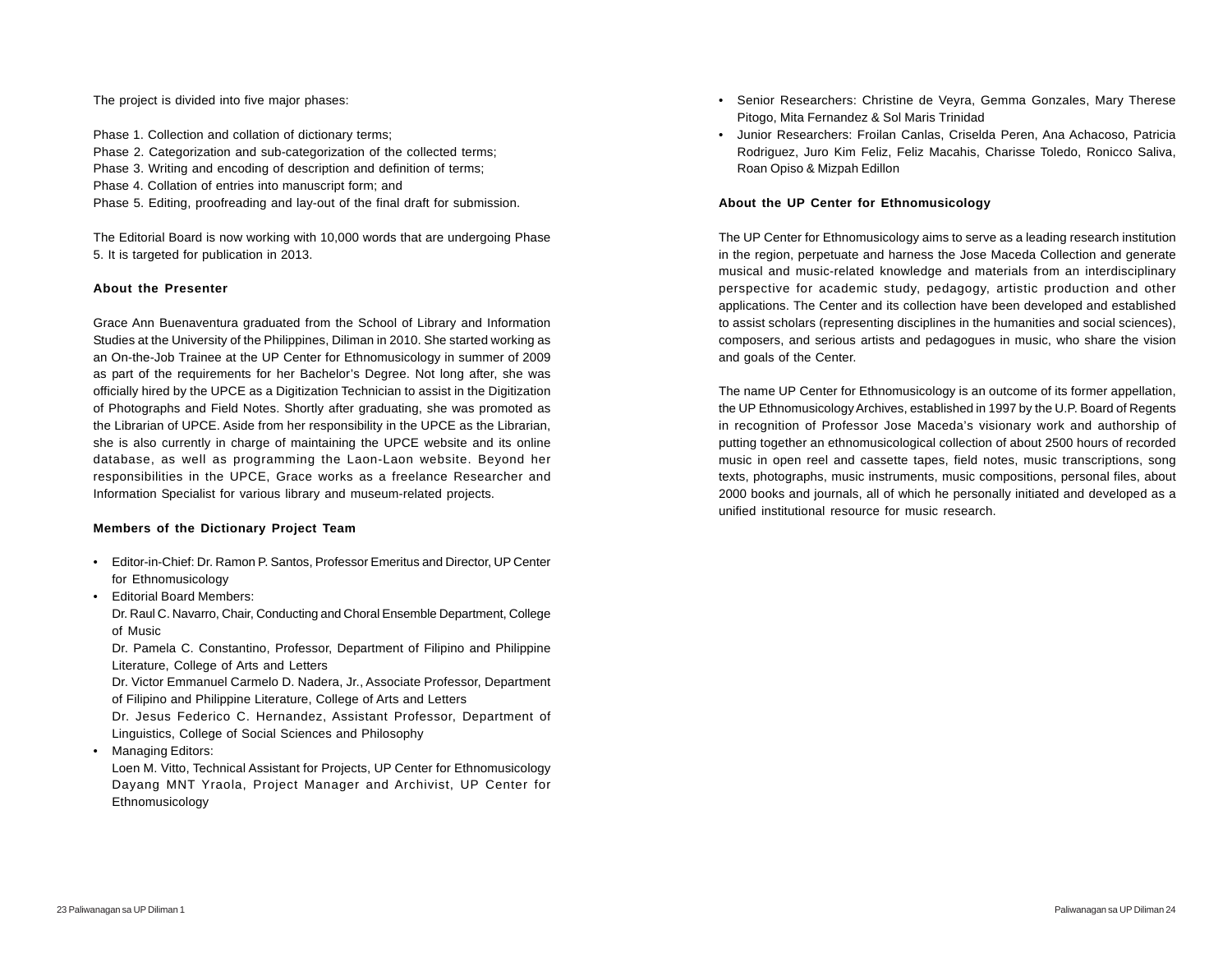# **USING LESSON STUDY TO PROMOTE TEACHING MATHEMATICS THROUGH PROBLEM SOLVING AND TEACHING SCIENCE THROUGH INQUIRY**

## **Soledad A. Ulep**

Through its Collaborative Lesson Research and Development Project (CLRD), the National Institute for Science and Mathematics Education Development (NISMED) has been working with teachers of different year/grade levels in three high schools and one elementary school in Metro Manila. The collaboration is aimed at promoting the learner-centred teaching approaches, *teaching mathematics through problem solving* and *teaching science through inquiry* using lesson study. These approaches provide plenty of opportunities for students to genuinely contribute to the development, application, and extension of mathematical and scientific ideas in the classroom.

Lesson study is a school-based and teacher-led continuing professional development model for teachers which originated in Japan. In lesson study, a group of teachers research their own practice in order to improve student learning. They go through a cycle of collaboratively planning, designing, implementing, reflecting on, and revising a lesson based on pieces of evidence about student thinking and learning gathered during the actual implementation of the lesson.

CLRD is part of NISMED's relentless effort to develop local models that support Filipino teachers' professional learning amidst constraints that challenge their teaching competence.

#### **About the Presenter**

Dr. Soledad A. Ulep is the current Director of NISMED. In 2009, she received the Gawad Chanselor para sa Natatanging REPS. She is a PhD graduate of the University of Texas at Austin.

#### **About the NISMED**

NISMED serves as the national center for the improvement and reform of science and mathematics education with the following functions:

- To serve as a research and development arm of the government in Science and Mathematics at the basic and teacher education levels;
- In collaboration with the Department of Education (DepED), Department of Science and Technology (DOST), and Commission on Higher Education (CHED), to develop curriculum materials and to recommend standards for Science and Mathematics at the basic and teacher education levels;
- To develop and implement programs for teachers and teacher educators in Science and Mathematics at the basic and teacher education levels;
- In coordination with other agencies of the government, to develop and implement programs that will promote science consciousness and the development of a science culture in the country.

# **IMPACTS OF NATURAL HAZARDS IN THE PHILIPPINES AND THE LATEST GOVERNMENT INITIATIVE TO ADDRESS RECURRING DISASTERS**

## **Alfredo Mahar Francisco A. Lagmay**

The Philippines, being a locus of typhoons, tsunamis, earthquakes and volcanic eruptions, is a hotbed of disasters. Natural hazards inflict loss of lives and costly damage to property. Last year (2012), the devastating impacts of Pedring, Quiel and Sendong resulted in a high number of fatalities with economic losses amounting to billions of pesos. Early this year a shallow focus 6.2 magnitude earthquake generated landslides that left 51 dead and 62 missing **with total damage amounting to** PhP363.5 million Situated in a region where climate and geophysical tempest is common, the Philippines will inevitably suffer from calamities similar to those experienced recently. With continued development and population growth in hazard prone areas, it is expected that damage to infrastructure and human losses would persist and even rise unless appropriate measures are immediately implemented by government.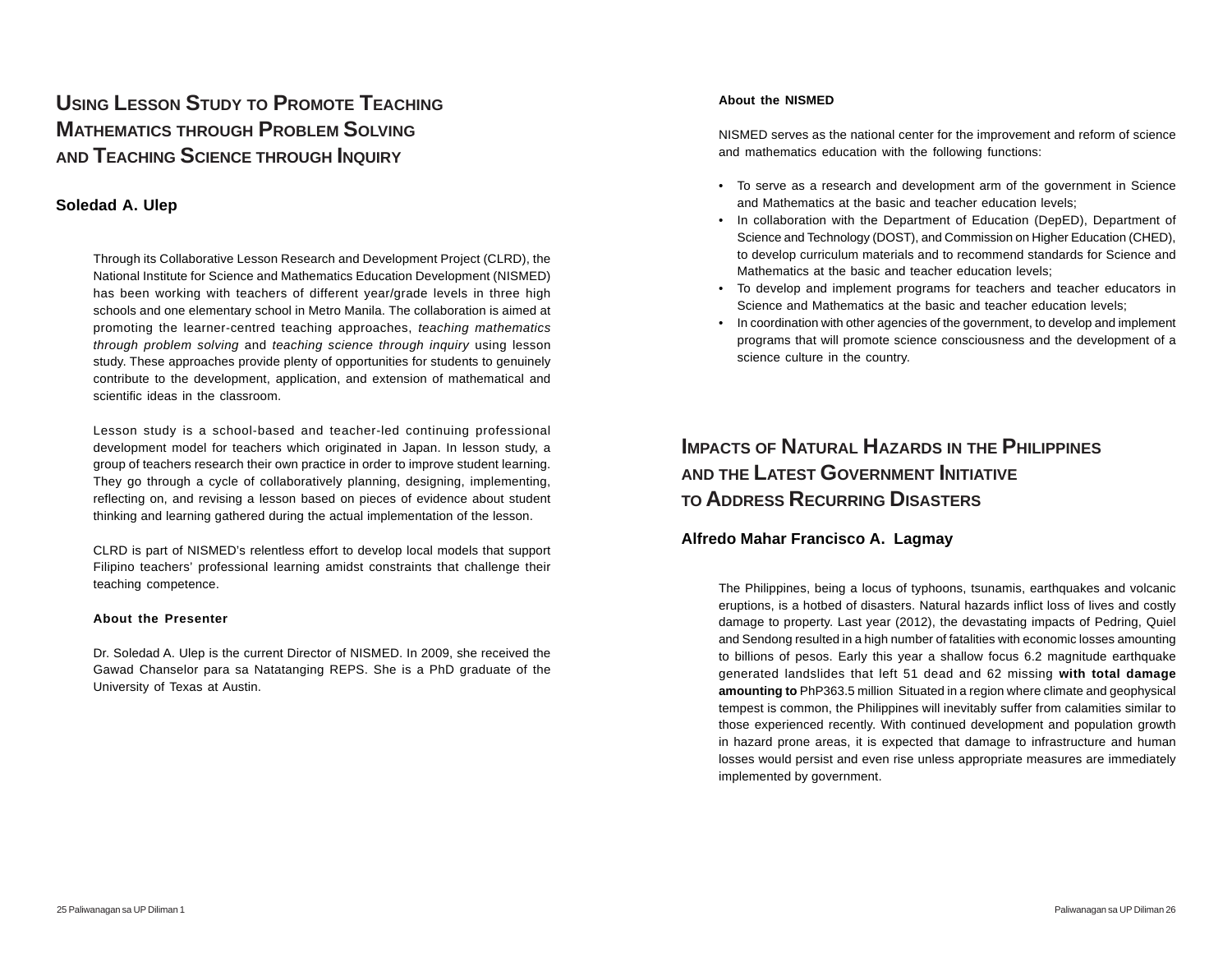In response to President Aquino's instructions to put in place a responsive program for disaster prevention and mitigation, specifically, for the Philippines' warning agencies to be able to provide a 6 hour lead-time warning to vulnerable communities against impending floods and to use advanced technology to enhance current geo-hazard vulnerability maps, the Nationwide Operational Assessment of Hazards (NOAH) was launched by the Department of Science and Technology. NOAH's mission is to undertake disaster science research and development, advance the use of cutting edge technologies and recommend innovative information services in government's disaster prevention and mitigation efforts. Though the use of science and technology and in partnership with the academe and other stakeholders, the DOST through Program NOAH is taking a multi-disciplinary approach in developing systems, tools, and other technologies that could be operationalized by government to help prevent and mitigate disasters.

#### **About the Presenter**

Dr. Alfredo Mahar Francisco A. Lagmay is a Professor at the National Institute of Geological Sciences, University of the Philippines and currently the Executive Director of the DOST Nationwide Operational Assessment of Hazards or Project NOAH. He received his Bachelor's and Master's degrees from the University of the Philippines. He holds a Ph.D. degree in geology from the University of Cambridge (2001) and was a visiting scientist at the Geophysics Department of Stanford University from April 2006 to March 2007. His work is focused on volcano-tectonics, fluid dynamics of volcanic flows, remote sensing, and Permanent Scatterer Interferometry of faulted regions. A recipient of the 2008 Outstanding Research Award for advanced science and technology in the Philippines for his work on innovative applications of space technology on Philippine volcanoes, he continues his service to the Filipino people by conducting volunteer work in areas stricken by disaster. One of the most recent contributions of Dr. Lagmay to the country was to present on behalf of the Philippine delegation, the technical arguments to our claim in the Benham Rise region, sea bed territory equivalent to nearly half the size of our archipelago, to the commissioners in the United Nations Commission on the Law of the Sea.

#### **Project Leaders of Project NOAH**

- For the Strategic Communication Intervention Program: Director Raymund E. Liboro, Department of Science and Technology Science and Technology Information Institute (DOST-STII)
- For the FloodNet Flood Monitoring Program: Dr. Carlos Primo C. David, Associate Professor, National Institute of Geological Sciences, UP Diliman College of Science
- For the Hydromet Sensors Development Program: Engr. Denis F. Villorente, Director, DOST-Advanced Science and Technology Institute (ASTI)
- For the Disaster Risk and Exposure Assessment for Mitigation Light Detection and Ranging ((DREAM LiDAR) Program: Dr. Enrico C. Paringit, Associate Professor, Department of Geodetic Engineering, UP Diliman College of Engineering

#### **About the National Institute of Geological Sciences**

The National Institute of Geological Sciences (NIGS) is a national center of excellence for the advancement, dissemination and application of geology through teaching, research and extension services.

NIGS offers a four-year undergraduate program leading to the degree of Bachelor of Science in Geology as well as two graduate programs leading to the degrees of Masters of Science in Geology and Doctor of Philosophy. The Institute also offers undergraduate and graduate courses in support of the General Education Program of the University. Other graduate programs of the University are also supported by NIGS through course instructions conducted by its faculty members. These programs include the Material Science Program, Environmental Science Program and Archaeological Studies Program.

Research in NIGS is carried out by the different research laboratories that were set up by the NIGS faculty. In most cases, earth science research will employ several analytical techniques and thus, more often than not, cross over to other fields in geology (and other natural sciences) to complete the study. The Institute likewise responds to issues of national concern and provides the necessary research to aid the government in understanding the problem that can be critical in decision-making and policy implications. Such concerns shift the research focus of the Institute. Examples of these are the landslide studies after Guinsaugon and the various flood research needed after Typhoon Sendong hit Mindanao.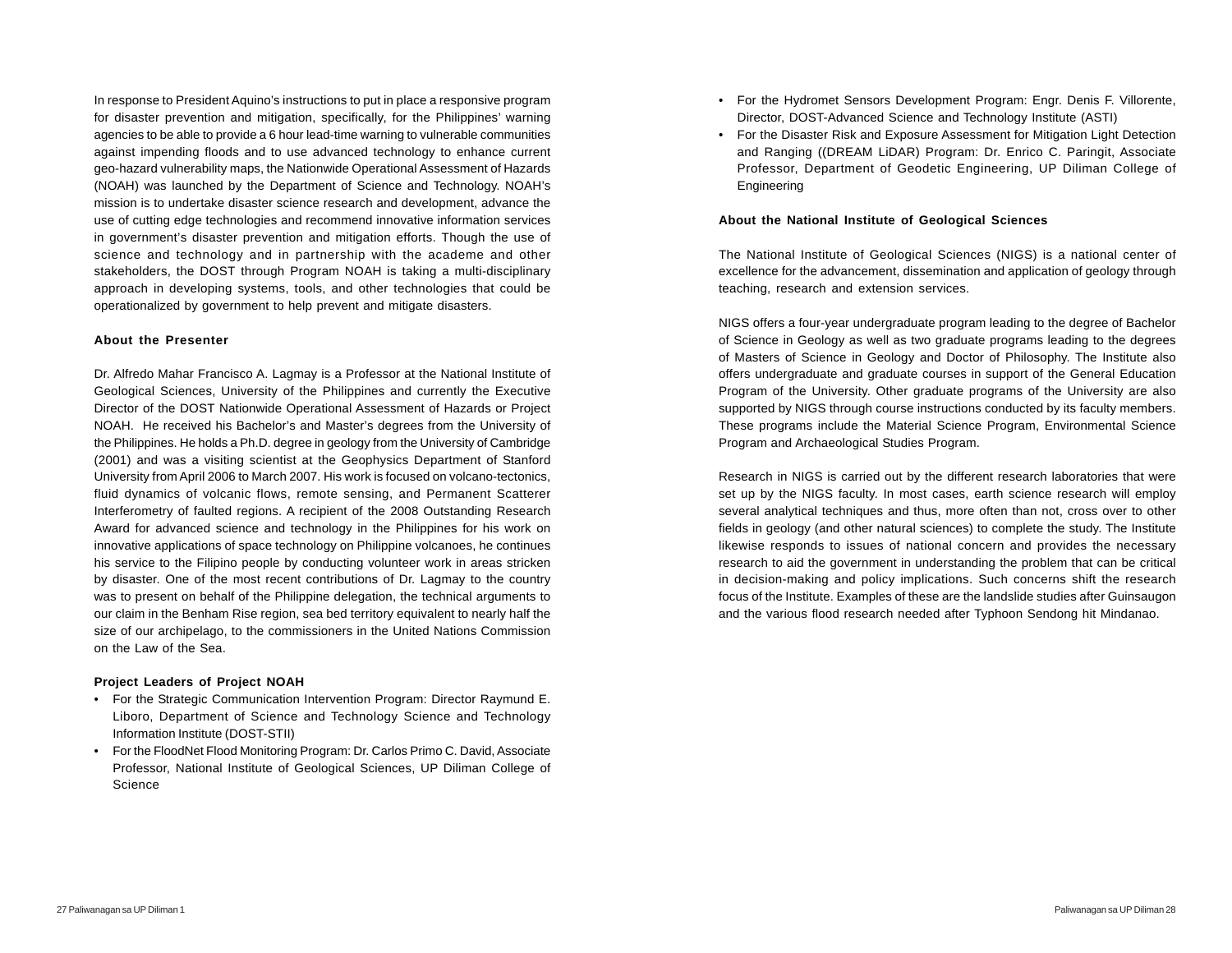# **DAYALEKTOLOHIYA NG INONHAN SA ISLA DE CARABAO, ROMBLON**

**Jem R. Javier**

Tatangkain ng pag-aaral na ito na palitawin ang mga dayalekto ng Inonhan sa Isla de Carabao, Romblon, bilang tugon sa obserbasyon ng mga tagaroon na mayroong pagkakaiba-iba sa "salita" ang bawat sitio sa nasabing isla. Bilang preliminaryong pag-aaral, gagamitin ang antas na lexicostatistic sa metodolohiya ng dialect geography upang mapalitaw ang mga dayalektal na katangian ng bawat sitio. Matapos makalap ang datos sa pormang wordlist at maiparaan sa mga pamamaraang idinidikta ng mga nabanggit na metodolohiya, lumitaw na (1) tunay na magkakalapit ang mga speech habit ng mga nakatira sa lahat ng sitio ng Isla de Carabao, base sa cognate percentage ng mga ito sa isa't isa; at (2) may limang posibleng dayalekto ng Inonhan sa isla: Inonhan-Busay, Inonhan-Tinap-an, Inonhan-Pacul, Inonhan-Tan-agan, at Inonhan-Sa-id-Batacan, batay sa mga lexical feature na masasabing katangi-tangi sa mga sitiong ito. Gayumpaman, dahil sa napansing labis na nakakalat ang mga posibleng isogloss ng isla, malaki ang posibilidad na bukod sa limang dayalektong nabanggit, mayroong iba pang varieties ang Inonhan sa Isla de Carabao.

#### **Tungkol sa Pinuno ng Proyekto**

Si Jem R. Javier ay Instructor sa Departamento ng Linggwistiks, Kolehiyo ng Agham Panlipunan at Pilosopiya, Unibersidad ng Pilipinas Diliman. Siya ay nagtapos ng BA Linggwistiks at kasalukuyang tinatahak ang huling taon ng Master ng Arte major sa Linggwistiks sa parehong Departamento.

Siya ay nakapagsagawa ng mga pananaliksik sa larangan ng Theoretical Linguistics, Sociolinguistics, Ethnolinguistics, at Anthropology. Naging resource person din siya sa ilang palatuntunan sa telebisyon at sa iba't ibang audience sa labas ng Unibersidad. Nakapagtanghal na rin siya ng mga papel-pananaliksik sa iba't ibang kumperensya.

Bukod sa Isla de Carabao, si Jem ay nagsagawa ng fieldwork sa pamayanan ng mga Aeta Mag-antsi sa Porac, Pampanga at ng mga Muslim sa Quiapo, Maynila.

# **COLLOQUIUM SESSION 3**

*Understanding Fundamental Societal Issues: Micro Contexts*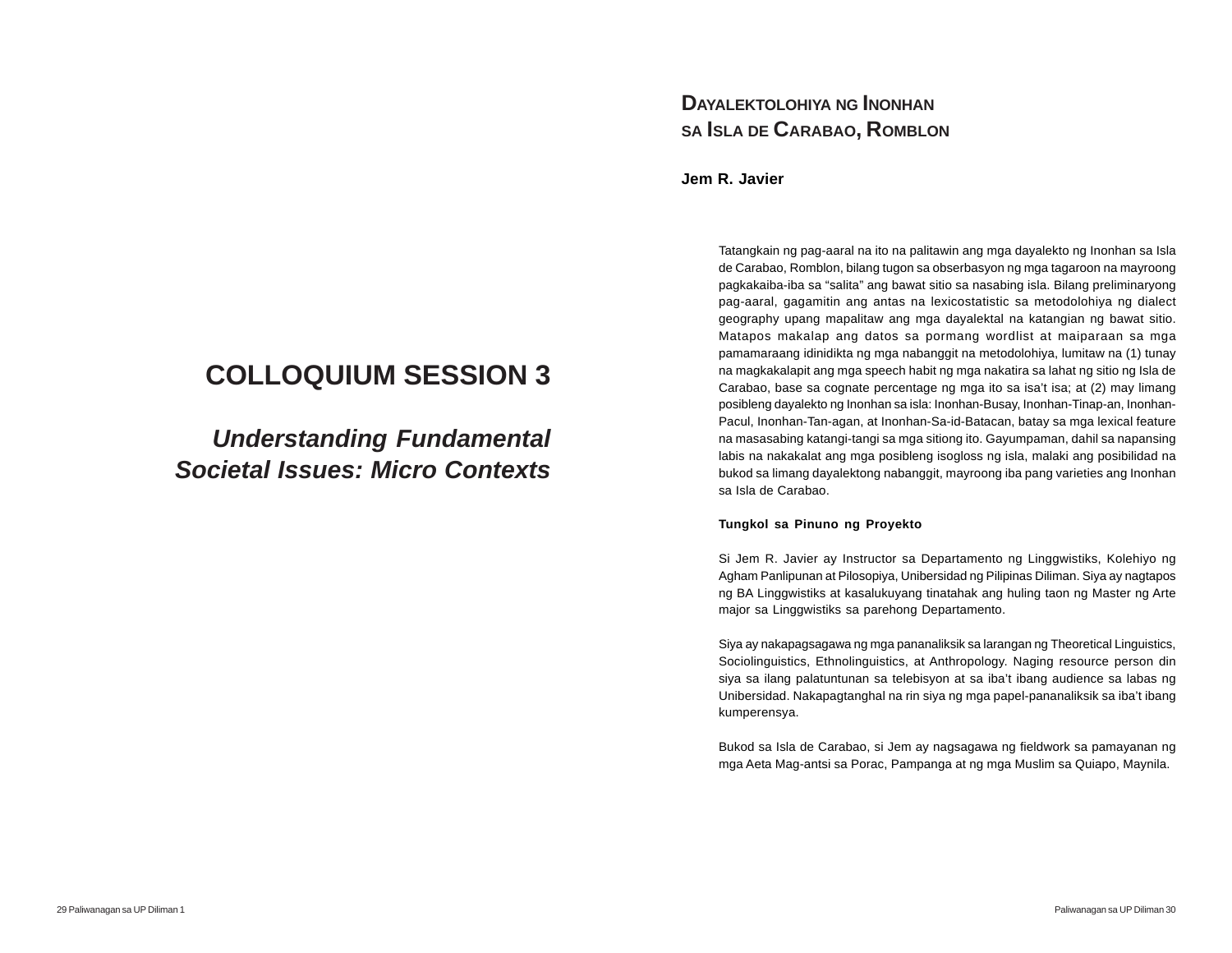#### **Tungkol sa Sentro ng Wikang Filipino**

Itinatag ang Sentro ng Wikang Filipino (SWF) noong 29 Mayo 1989 at itinalaga bilang opisinang susubaybay sa Patakarang Pangwika sa Sistemang UP. Noong 17 Pebrero 2000 inilipat ang pamamahala ng SWF mula Sistemang UP tungong Diliman.

*Bisyon*: Itaguyod ang wikang Filipino bilang midyum ng pagtuturo, pananaliksik at publikasyon, at opisyal na komunikasyon sang-ayon sa probisyon sa wika ng Konstitusyong 1987.

*Misyon*: Tumulong sa implementasyon ng Patakarang Pangwika sa UP Diliman

*Tunguhin:*

- 1. Patatagin ang ugnayan sa iba't ibang institusyon sa loob at labas ng Unibersidad
- 2. Bigyan ng diin ang pananaliksik ukol sa wikang Filipino bilang tuntungan ng pagbubuo ng mga patakaran sa Filipino at advocacy
- 3. Pagsisinop sa mga nagawa nang proyekto at nabuong dokumento at pag-aaral ukol sa wika
- 4. Pagsasakatuparan ng mga proyektong pinag-iisipan, natatanaw ang kabuuan at may konsensus

# **MUSEUM HISTORY IS ART HISTORY: THE VARGAS MUSEUM IN MANILA**

#### **Patrick D. Flores**

This paper tries to argue that the institution of the museum participates in the construction of art history when it critically reflects on the history of the collection itself. How the collection has been assembled by the collector, who bears agency and history, is as important as the history that the collection narrates. To a significant extent then, the history of art through the discipline of art history is informed by the history of the museum through the discipline of museology (the theory of the museum) and the practice of museography (the aesthetic of the presentation). The Vargas Museum in Manila is foregrounded to represent this process.

#### **About the Presenter**

Patrick D. Flores is a Professor of Art Studies at the Department of Art Studies at the University of the Philippines, which he chaired from 1997 to 2003, and Curator of the Vargas Museum in Manila. He is Adjunct Curator at the National Art Gallery, Singapore. He was one of the curators of Under Construction: New Dimensions in Asian Art in 2000 and the Gwangju Biennale (Position Papers) in 2008. He was a Visiting Fellow at the National Gallery of Art in Washington, D.C. in 1999 and an Asian Public Intellectuals Fellow in 2004. Among his publications are Painting History: Revisions in Philippine Colonial Art (1999); Remarkable Collection: Art, History, and the National Museum (2006); and Past Peripheral: Curation in Southeast Asia (2008). He was a grantee of the Asian Cultural Council (2010) and a member of the Advisory Board of the exhibition The Global Contemporary: Art Worlds After 1989 (2011) organized by the Center for Art and Media in Karlsruhe and member of the Guggenheim Museum's Asian Art Council (2011). He co-edited the Southeast Asian issue with Joan Kee for Third Text (2011).

#### **Team Members**

- Louise Anne Marcelino, Museum Researcher
- Jesusa Garcia, Museum Assistant
- Ryan Francis Reyes, Museum Assistant
- Maricel Raynera, Head Librarian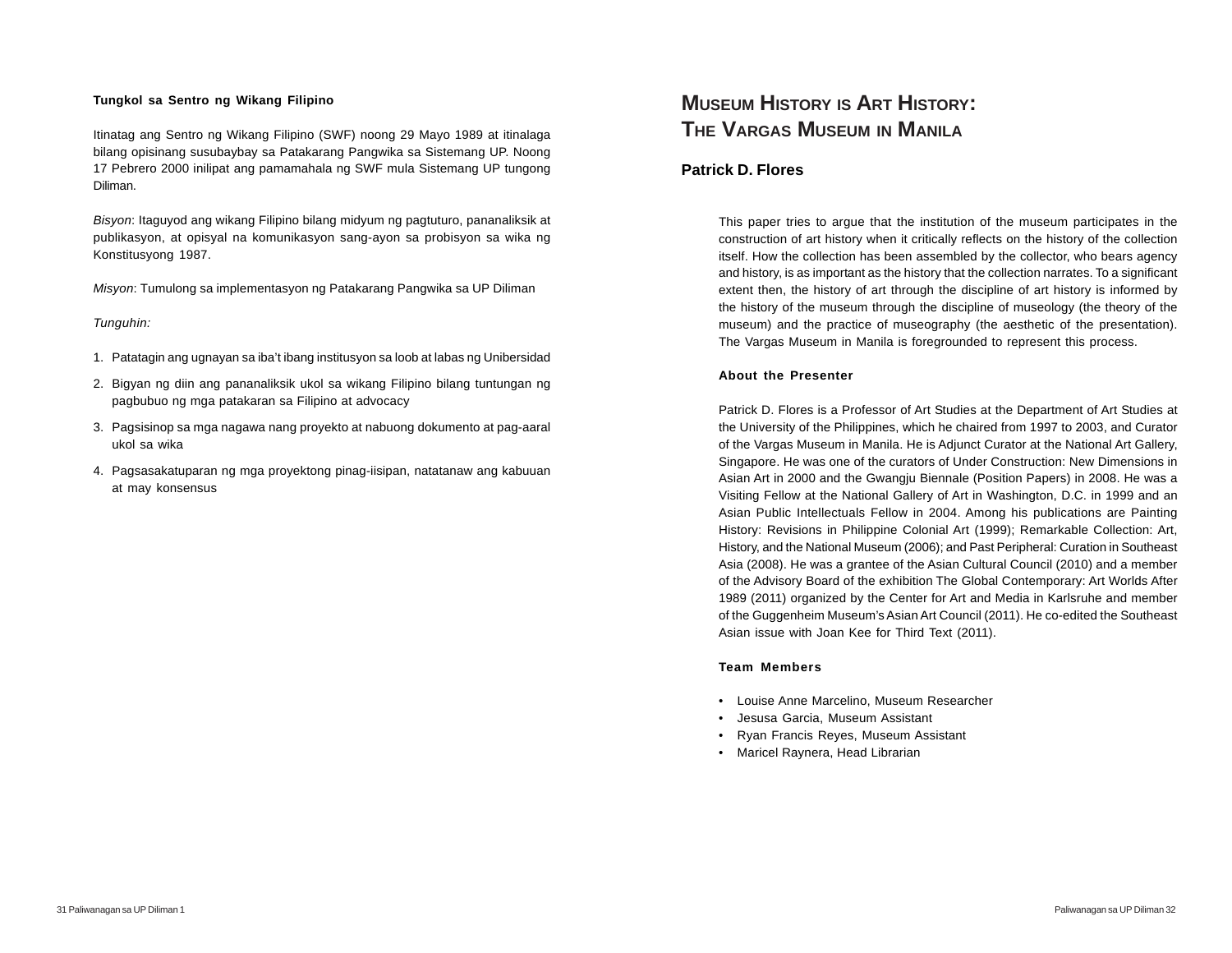#### **About the Jorge B. Vargas Museum and Filipiniana Research Center**

The Vargas Museum and Filipiniana Research Center aims to conserve the collection donated by Jorge B. Vargas and initiates researches, exhibitions, publications, and educational programs around the collection. It houses a museum, archives, and library devoted to Philippine history, art, and culture from the late 19th century until the post-war era. Its main beneficiaries are students, faculty, researchers and scholars of the Philippines and Asia.

## **TRANSPORT AND TRAFFIC MANAGEMENT STUDY FOR OLONGAPO CITY National Center for Transportation Studies**

Olongapo City is a highly urbanized city in the Province of Zambales that has been a model for its proactive approach in public governance and urban management. Consequent with urban growth and prosperity are challenges that when left alone may lead to the deterioration and blight of the city. Among these is traffic congestion, which compromises the city's productivity and efficiency. Another is the need for more environmentally sustainable approaches to transporting people and goods and addressing the growing problem of mismatch in public transport supply and demand.

The overall objective of the study is to prepare a comprehensive Transportation and Traffic Management Plan for Olongapo City. Specifically, the plan aims to:

- 1. assess the existing traffic conditions in the Study Area through compilation of primary and secondary data;
- 2. design an efficient traffic circulation plan to ensure smooth, safe, and environment-friendly vehicular and pedestrian flow;
- 3. identify traffic management measures and alternatives appropriate for the city to alleviate congestion;
- 4. identify options for intra-city and inter-area water-based public transportation for the city's residents as well as for workers of the nearby Subic Free Port Zone;
- 5. recommend policy directions to sustain programs for the short, medium, and long-term plans in consideration of the relevant plans of the nearby region;
- 6. identify the needed institutional structures and mechanisms that will ensure effective traffic management and enforcement through a review of national best practices and customizing these to suit local needs; and
- 7. draft a traffic code that will incorporate the policies and measures identified in the study.

The planning framework used in the study subscribes to the principles of environmentally sustainable transport (EST) which considers environmental protection as an equally important consideration in transportation planning and infrastructure development. The EST framework also promotes effective accessibility and efficient mobility for all by ensuring that infrastructure development is anchored on the needs of the community and not simply the results of technical evaluation. EST strategies include promotion of non-motorized transport (NMT), gender sensitive public transportation, PWD friendly transportation, and affordable transportation.

At the core of the Study is the recognition that the Plan that will be developed must look into the current transportation and traffic issues as gleaned from the technical evaluation of travel patterns and projection of future developments as well as the needs of the people of Olongapo City. Effective public consultation is considered vital to plan formulation, thus, a series of focus group discussions were held with private and public vehicle drivers, public transportation users, and representatives of the business community to solicit the community's views on what makes Olongapo City outstanding, pressing issues in transportation and traffic, and how to move forward in addressing these issues.

The output is a comprehensive transport and management plan with detailed recommendations that address issues on traffic circulation and management, traffic control devices, pedestrian facilities, parking, and public transport. The institutional aspect is also discussed, specifically on the organization for transportation planning and traffic management, and drafting a transport and traffic code. Finally, a communications plan is laid out in detail to ensure public support towards successful implementation.

#### **About the Presenter**

Dr. Jose Regin F. Regidor is a Professor at the UP Diliman Institute of Civil Engineering. His field of specialization is transportation engineering, and his research areas of interest are traffic engineering, sustainable transport, and trip generation. Dr.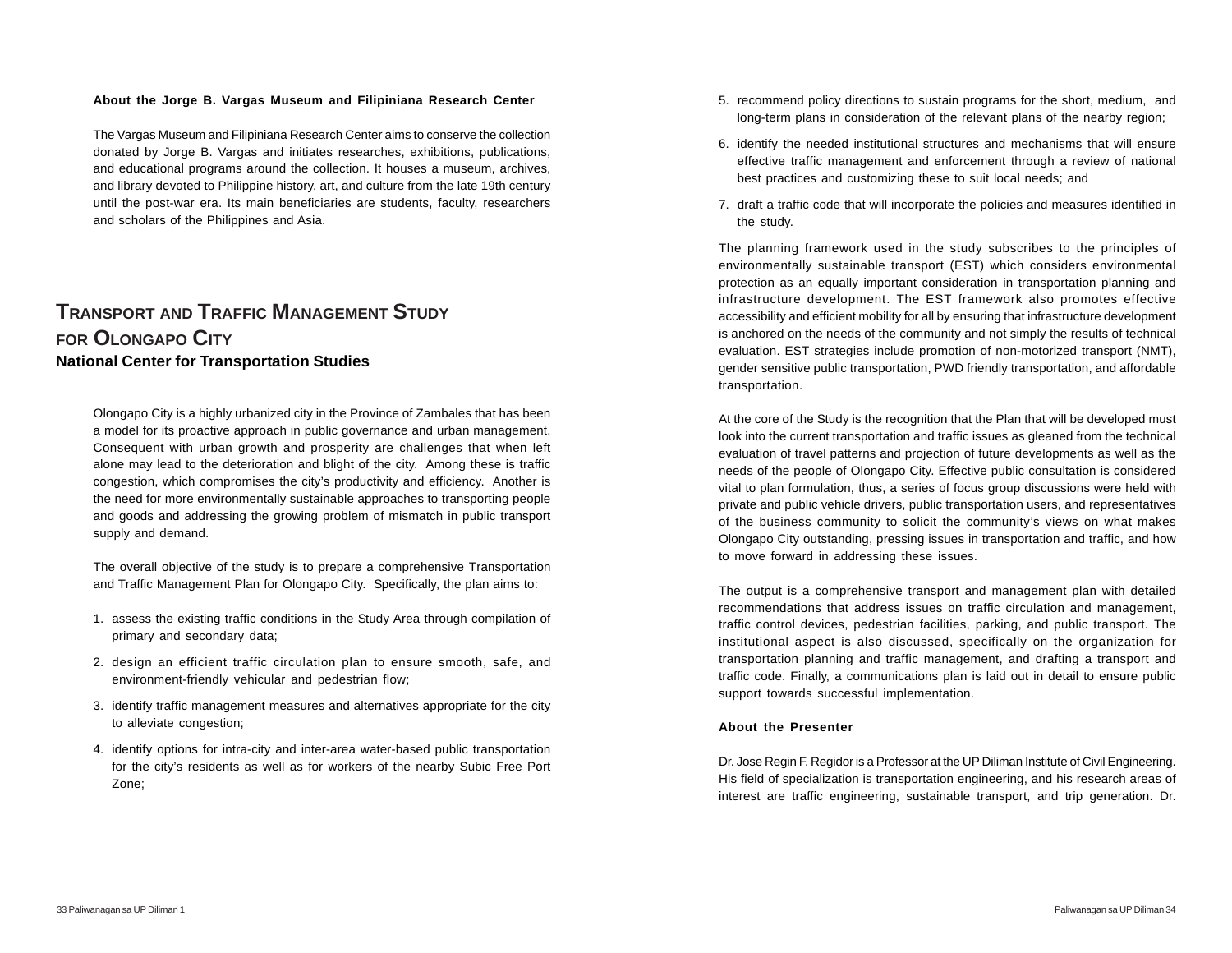Regidor is the immediate past Director of the UP National Center for Transportation Studies (NCTS). He is the Project Team Leader / Transportation Planner of the Olongapo City Transport and Traffic Management Study.

#### **Members of the Project Team**

#### *Key Personnel*

- Dr. Ricardo G. Sigua, Professor, UP Institute of Civil Engineering Senior Traffic Engineer
- Dr. Cresencio M. Montalbo, Jr., Associate Professor, UP School of Urban and Regional Planning – Public Transport Specialist
- Romeo B. Ocampo, Professor, National College of Public Administration and Governance – Institutional Specialist
- Dr. Ma. Sheilah G. Napalang, Assistant Professor, UP School of Urban and Regional Planning – Transport Economist/Communication Specialist
- Dr. Hilario Sean O. Palmiano, Assistant Professor, UP Institute of Civil Engineering – Survey Specialist
- Engr. Aileen U. Mappala, University Extension Specialist, National Center for Transportation Studies (NCTS) – Junior Traffic Engineer
- Engr. Shiela Flor D. Javier, University Extension Specialist, NCTS Junior Transport Planner
- Sahid A. Kamid, University Extension Specialist, NCTS Software Specialist (GIS/Database)

#### *Support Staff*

- Research Assistants: Glenn Simon D. Latonero & Reigna Jewel Ritz M. Macababbad
- Administrative Assistants: Maria Remedios L. Angeles, Josephine A. Monzon, Michelle R. Deloria & Leo E. Luangco

#### **About the National Center for Transportation Studies**

Established as the Transport Training Center (TTC) on 12 July 1976 when it was jointly operated by the then Department of Public Highways, the Department of Public Works, Transportation and Communications and the University of the Philippines, the center was restructured and renamed as the National Center for Transportation Studies (NCTS) in 03 November 1993.

The NCTS envisions itself to become an internationally recognized center of excellence in the field of transportation studies. It seeks to contribute to national growth and development by supporting academic instruction, conducting and promoting scholarly research, training, information and other extension services in the field of transportation. Its advocacies include: Sustainable Transport; Integrated Transport System; Road Safety; and Institutional Development. The NCTS conducts training and researches in the field of transportation and traffic planning, management and engineering.

# **THE SAGA OF LEARNING: THE BOLINAO MARICULTURE EXPERIENCE**

**Laura T. David, Davelyn Pastor-Rengel, Liana T. McManus, Evangeline Magdaong, Rose Salalila-Aruelo, Helen Grace Bangi, Maria Lourdes San Diego-McGlone, Cesar Villanoy, Kristina Cordero-Bailey**

The fish consumption per person has not significantly changed through the years but the increase in human population has created an ever increasing demand for food fish. In the Philippines, the BFAR has responded to the food fish shortage by promoting mariculture. We support this policy but advocate the need for strategic planning in the location and density of the fish cages/pens. The case of Bolinao-Anda, Pangasinan is presented in this paper to highlight the continuous multifaceted process for a successful mariculture endeavor. In particular, we make use of remote sensing tools to show the on-the-ground response of the stakeholders to various local legislation, mariculture-induced disasters, and scientific recommendations. Using hydrodynamic models, we then assess the efficacy of the responses and pinpoint future adjustments necessary to alleviate the pressure on the system and make the Bolinao-Anda coastal waters productive once more.

#### **About the Presenter**

Dr. Laura T. David is a Professor and Deputy Director for Instruction of the UP Diliman Marine Science Institute. She holds a PhD in Physical Oceanography from the University of South California. Dr. David's research focuses on the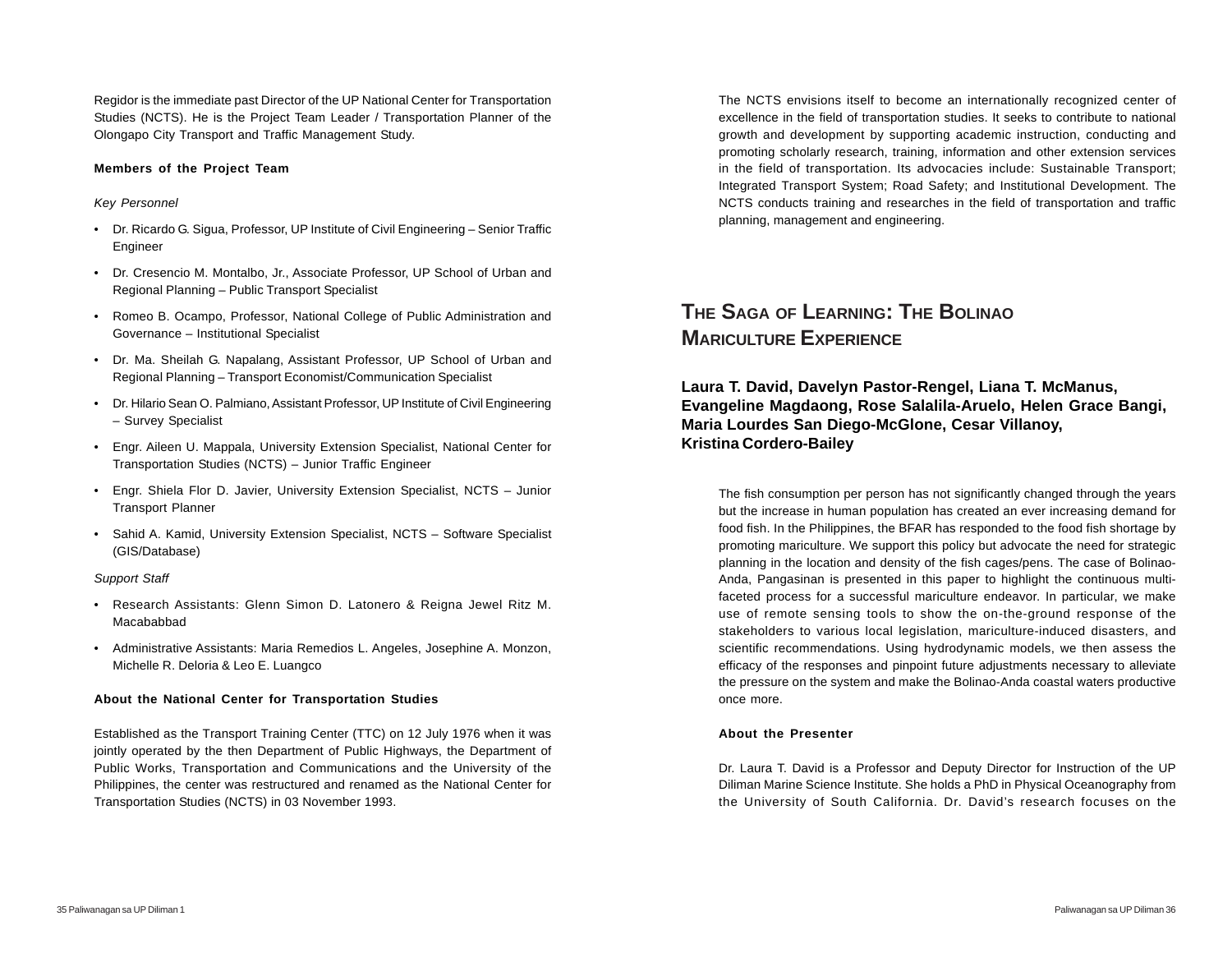advancement of Optical Oceanography in the Philippines. In recognition of her work, she was invited to be part of the global assessment of sites to be endorsed to the UNESCO World Heritage Sites. She was also nominated and appointed to be one of the 20-man international team comprising the IOC-GOOS (Intergovernmental Oceanographic Commission - Global Ocean Observing System) Coastal Ocean Observations Panel.

#### **Members of the Project Team**

Davelyn Pastor-Rengel, Conservation International Philippines Dr. Liana T. McManus, Marine Scientist Lecturer, Rosentiel School of Marine and Atmosphere Science, University of Miami, Florida Evangeline Magdaong, Hokkaido University, Japan Rose Salalila-Aruelo, Local Government Unit, Bolinao, Pangasinan Helen Grace P. Bangi, Cagayan State University, Aparri, Cagayan Dr. Maria Lourdes San Diego-McGlone, Professor, Marine Science Institute Dr. Cesar Villanoy, Professor, Marine Science Institute Kristina Cordero-Bailey University Researcher II, Marine Science Institute

#### **About the Marine Science Institute**

The Marine Science Institute was established on 28 March 1974, as the Marine Science Center.

The vision of the Marine Science Institute (MSI) is to be the regional center of excellence in tropical marine science. In relation to this, the Institute seeks to fulfill the following objectives:

- to generate basic information necessary for optimal and sustained utilization, management, and conservation of the marine environment and its resources;
- to provide graduate level training and extension services to develop manpower requirements in the marine sciences; and
- to develop appropriate and environmentally sound marine-based technologies for industrial and economic development.

# **SPECIAL SESSION 2**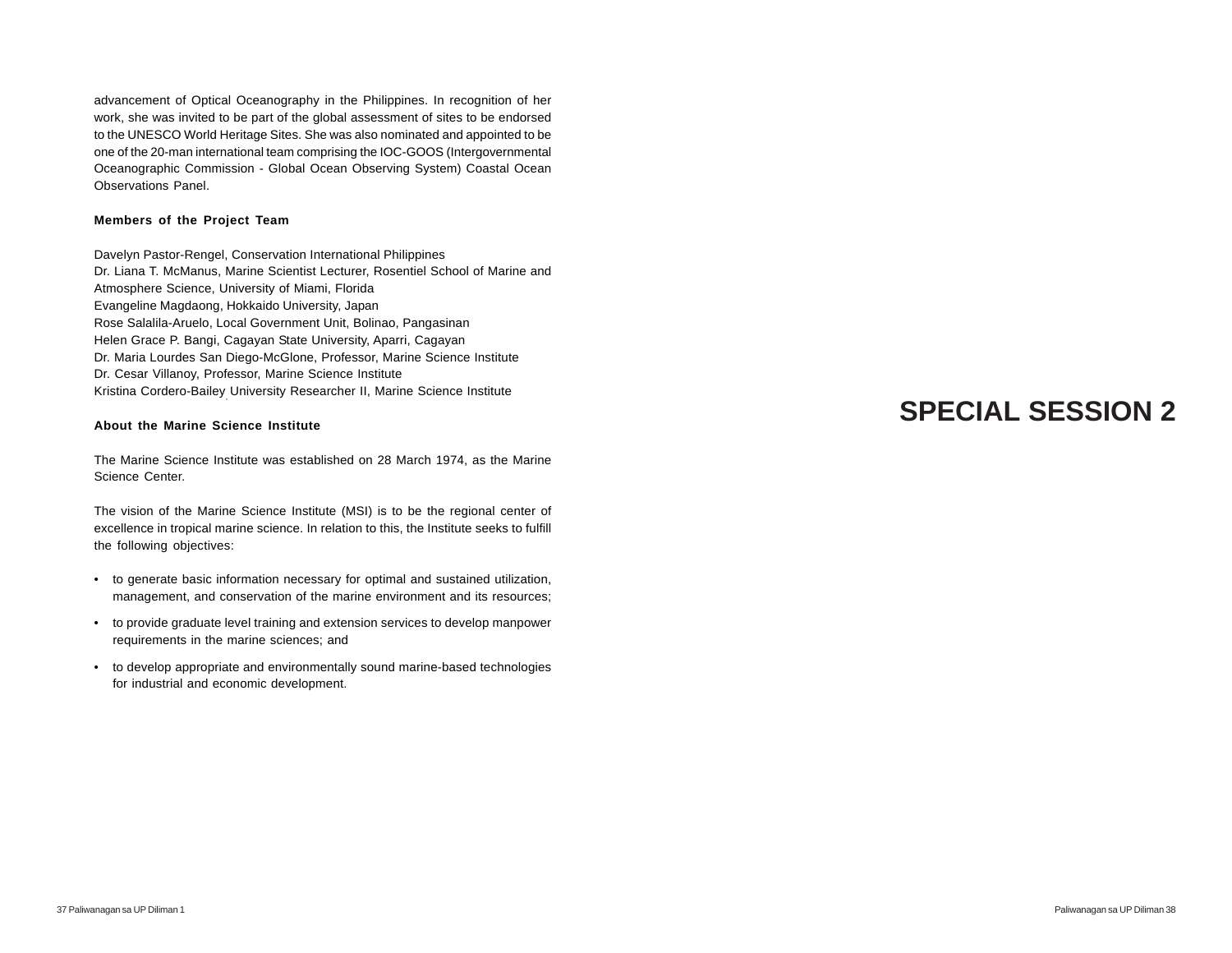## **RESEARCH GROUPS AND MENTORING**

## **Percival F. Almoro & Gisela P. Concepcion**

A research group is a group dedicated to scientific excellence and innovations in solving various challenges in a particular field of study. The purpose of forming research groups is to attain a situation of collaborative learning where members learn or attempt to learn something together. Very many activities related to research (reviewing the literature, designing and performing experiments, discussion and analysis of results, etc.) are best carried out in a research group setting. Research group members capitalize on each other's knowledge and skills. Drawing from individual and collective knowledge, each group member contributes something (an insight or a technique) towards the attainment of the various pursuits of the whole group. During frequent group seminars, stimulating comments, intense discussions and as well as chance interactions between group members often provide inspirations for ideas for future research.

Mentoring in a scientific research setting is an extensive process of transferring knowledge from a person of great knowledge and experience (mentor) to a person who is perceived to have less (mentee). The relationship between mentor and mentee is developed over a long period of time through face to face communications and various levels of cooperative learning. As will be presented, the research group provides a means for mentoring to flourish an enabling environment for sustained success in research.

To illustrate further insights on the dynamics of research groups, analogies to animal herds, particularly elephants, are also presented. Animals form herds to protect their members (especially the young) and, in the process, life-long bonds are formed between its members. Figure 1 shows a matriarchal elephant herd which analogises to a research group. The matriarch (rightmost) leading the herd during its annual migration to more hospitable locations analogises to a research expert leading the group in achieving its research goals and objectives. The mother elephant (middle) guiding the calf to steer clear of the log in order to avoid getting injured analogises to a research mentor guiding a mentee in the conduct of a scientific inquiry and helping avoid some pitfalls in doing research. The other female elephant (leftmost) sharing in the supervisory responsibilities analogises to the other senior members of the group helping in the training of the apprentices.



*Figure 1. Diagram depicting members of an elephant herd*

In this presentation, the dynamics, guiding principles (objectives, activities, and performance metrics) and best practices of a model research group will be elucidated.

#### **About the Presenters**

Dr. Percival F. Almoro is an Associate Professor at the UP Diliman National Institute of Physics (NIP). He obtained his Ph.D. Physics at the NIP in 2004 and carried out post-doctoral fellowships at the Institute of Applied Optics, Universität Stuttgart, Germany from 2005 until 2006 and at the Risø National Research Laboratory, Denmark from 2007 until 2009. He researched on the theory of coherent wavefront reconstruction. He developed various reconstruction techniques and applied them in the investigations of biological and technical samples. Coherent measurement techniques include digital holography, speckle interferometry, shearography, fringe processing, and phase retrieval. He is currently the NIP Deputy Director for Facilities and Resources and the Program Coordinator of the NIP-Photonics Research Group.

Dr. Gisela P. Concepcion is a Professor at the UP Diliman Marine Science Institute (MSI), teaches graduate courses on marine natural products and related biomedical research and marine biotechnology. She heads the Marine Natural Products Laboratory engaged in the discovery and characterization of bioactive marine compounds from sponges, venomous snails and their associated bacteria. She also runs a Techno Incubation Core Facility at the MSI consisting of instrumentation required for natural products and recombinant protein and biotechnology projects. Dr. Concepcion maintains the Star Science column in The Philippine Star. She is also co-editor of the online, free access, ISI-listed journal, Philippine Science Letters. Dr. Concepcion, currently the Vice-President for Academic Affairs of the UP System, holds key positions in scientific and academic institutions: Philippine National Academy of Science and Technology (NAST); Philippine American Academy of Science and Engineering (PAASE) and the UP Philippine Genome Center.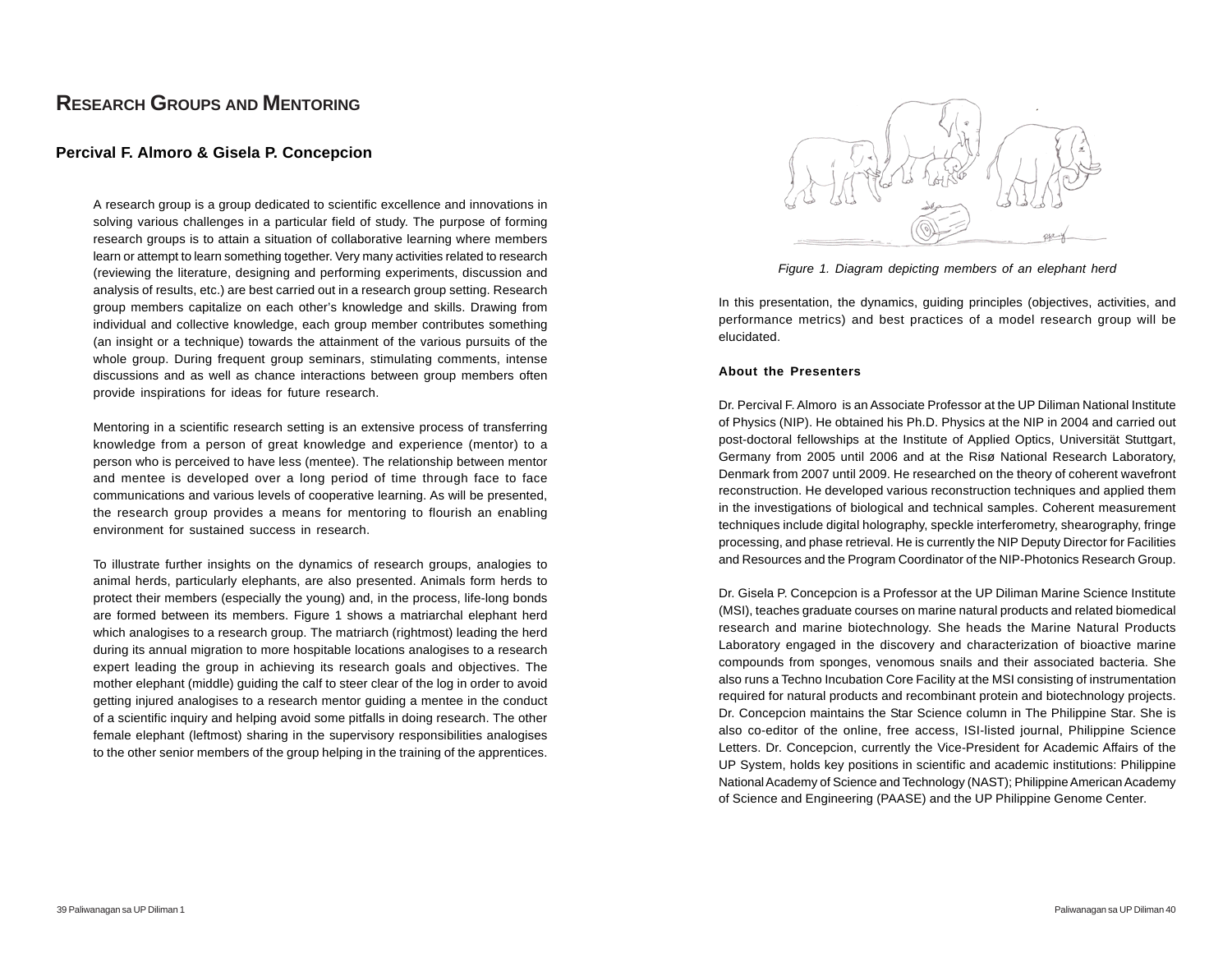# **COLLOQUIUM SESSION 4**

*Understanding Fundamental Societal Issues: Macro Contexts*

# **DEVELOPMENT OF VULNERABILITY CURVES OF KEY BUILDING TYPES TO DIFFERENT HAZARDS IN THE PHILIPPINES**

## **UP Institute of Civil Engineering**

The University of the Philippines Diliman (UPD) through the Institute of Civil Engineering (ICE) entered into a memorandum of agreement with the Philippine Atmospheric Geophysical & Astronomical Services Administration (PAGASA) and the Philippine Institute of Volcanology and Seismology (PHIVOLCS) to develop vulnerability curves of key building types in the Philippines to severe wind, flood, and earthquake hazards. This is part of a collaborative project between PAGASA, PHIVOLCS, and CSCAND (Collective Strengthening of Community Awareness for Natural Disasters) Agencies, with financial support from AusAID, called "Enhancing Risk Analysis Capacities for Flood, Tropical Cyclone Severe Wind and Earthquake for Greater Metro Manila Area or the Risk Analysis Project (GMMA-RAP)". The presentation will discuss three different approaches in developing vulnerability curves used in the project: heuristic, empirical, and computational approach. In the computational approach, nonlinear analysis and modelling procedures were used: the Capacity Spectrum Method (CSM) for earthquake hazard, and Computational Fluid Dynamics (CFD) for severe wind. This allowed the researchers to consider different levels of earthquake and severe wind speeds in analysing their effects on structures. For flooding, the depth of inundation is the parameter used in the development of vulnerability curves. The vulnerability curves, together with exposure data and multi-hazard maps, can be used in loss estimation techniques to determine the damage risk to existing cities and communities in the Philippines due to the different hazards.

#### **About the Presenter**

Dr. Jaime Y. Hernandez Jr. is an Associate Professor and Head of the Structural Engineering Group (SEG) at the Institute of Civil Engineering (ICE), University of the Philippines, Diliman. He received his BS in Civil Engineering degree from the UPD College of Engineering, his ME in Civil and Environmental Engineering from Saitama University in Japan, and his Ph.D. in Civil Engineering from the University of Tokyo. His specialization is on Structural Health Monitoring and his research interests include Risk Assessment due to Earthquake and Severe Wind Hazards, Retrofit of Structures, and Earthquake Monitoring. He has authored and co-authored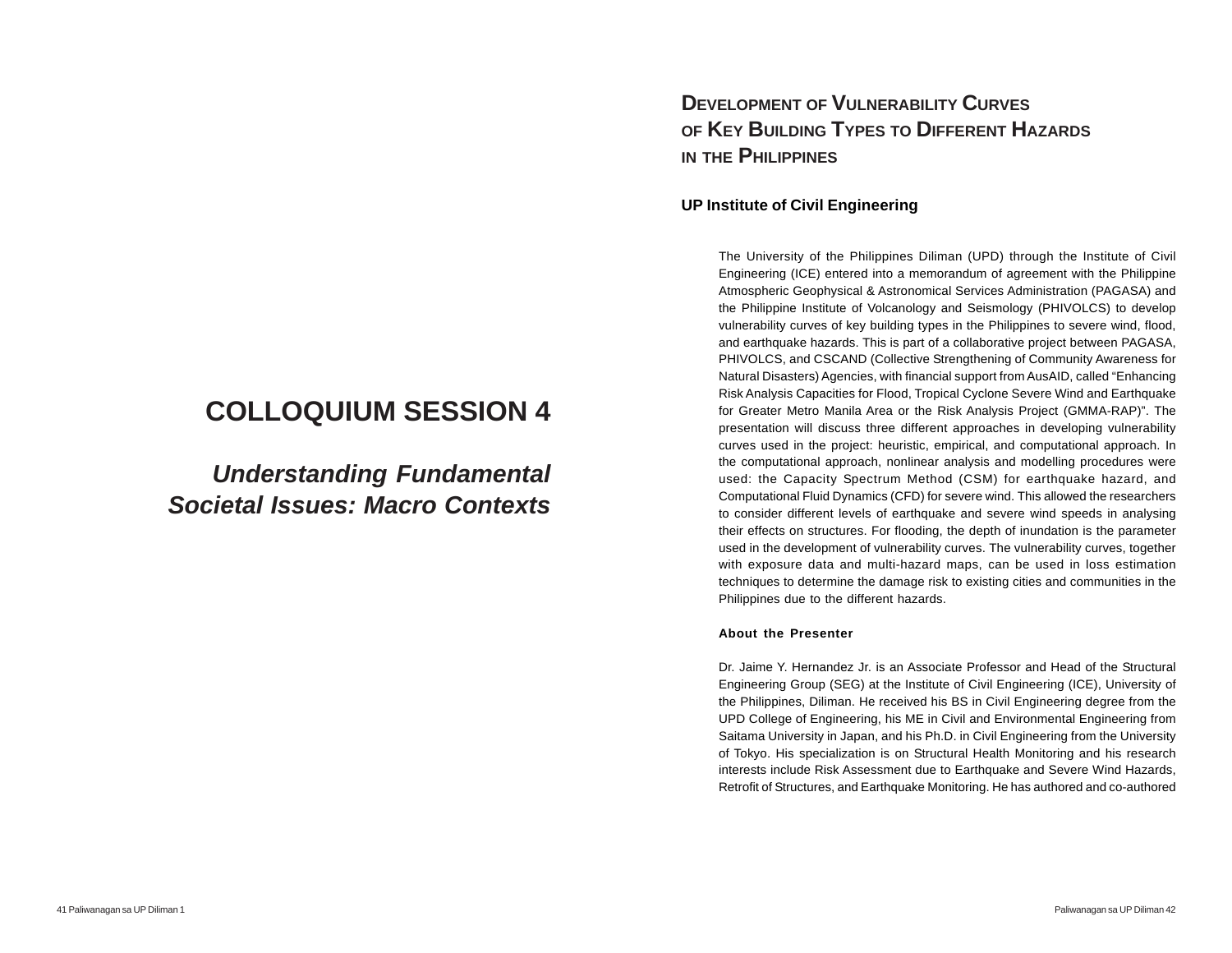journal and conference papers on these topics, disseminating research work in domestic and international conferences. His active involvement in the academe includes teaching, research, administration and extension service.

#### **Members of the Project Team**

- Dr. Benito M. Pacheco Professor, UP Institute of Civil Engineering and UP Diliman Vice-Chancellor for Research and Development
- Dr. Eric Augustus J. Tingatinga Assistant Professor, UP Institute of Civil Engineering
- Peter Paul M. Castro Associate Professor, UP Institute of Civil Engineering
- Dr. Fernando J. Germar Associate Professor, UP Institute of Civil Engineering
- Ulpiano P. Ignacio Jr. Professor, UP Institute of Civil Engineering
- Raniel M. Suiza Instructor, UP Institute of Civil Engineering
- Marie Claire L. Pascua Instructor, UP Institute of Civil Engineering
- Liezl Raissa E. Tan Instructor, UP Institute of Civil Engineering
- Romeo Eliezer U. Longalong Instructor, UP Institute of Civil Engineering
- William L. Mata Instructor, UP Institute of Civil Engineering
- Imee Bren O. Villalba Instructor, UP Institute of Civil Engineering
- Diocel Harold M. Aquino Instructor, UP Institute of Civil Engineering
- Richmark N. Macuha Instructor, UP Institute of Civil Engineering
- Dr. Mark Albert H. Zarco Professor, UP Institute of Civil Engineering

## **About the UP Institute of Civil Engineering**

In October 2008, the University of the Philippines Board of Regents approved the transformation of the Department of Civil Engineering to an Institute with the creation of the Institute of Civil Engineering (ICE) to address the growing need for a center of excellence in civil engineering and its specialized fields, with combined capabilities in instruction, research and extension service.

ICE is the first and only Institute of Civil Engineering in the Philippines. The curriculum offered when Engineering opened its doors in 1910 was Civil Engineering. Originally, it prescribed a 4-year course leading to a degree of Bachelor of Science; the degree of Civil Engineer was conferred after an additional year of study. Revision of the curriculum to a 4-year course leading to a Bachelor of Science in Civil Engineering was immediately made. The 4-year curriculum with occasional changes in the required courses stayed on until 1953 when the 5-year curriculum in the various engineering disciplines was adopted.

Research in the Institute is conducted in groups, as follows: Construction Engineering and Management Group, Structural Engineering Group, Geotechnical Engineering Group, Water Resources Engineering Group, Environment and Energy Engineering Group, and Transportation Engineering Group.

# **WORKING-CLASS STUDIES: IDENTIFYING AND DEFINING THE WORKING CLASS IN THE PHILIPPINES**

## **Jonathan P. Sale & Melisa R. Serrano**

Who belongs to the working class in the Philippines? This paper delves into three basic issues: 1) how to identify the working class, 2) how to define the working class, and 3) what approaches (if any) can be used to identify and define the working class.

The paper explores class as a concept and the role of public policy and labor market governance. Some approaches that reflect the interdisciplinary character of studies about the working class will be broached, such as the working class in relation to other classes (Zweig 2005), and class as defined by occupation, education, income, level of comfort, self-identification, and cultural difference (Metzgar 2005). In the process, aggregate empirical data over time and across regions from the Bureau of Labor and Employment Statistics of the Department of Labor and Employment, among others, shall be discussed and analyzed.

#### **About the Presenters**

Atty. Jonathan P. Sale, DPA is an Associate Professor and Dean of the UP Diliman School of Labor and Industrial Relations (SOLAIR). His areas of expertise are labor relations, labor law, collective bargaining, conflict management and resolution, decision theory, collaborative governance, and labor market governance.

Dr. Melisa R. Serrano is an Assistant Professor at the UP-SOLAIR. She obtained her PhD degree in Labour Studies from the University of Milan. Her areas of expertise are union renewal, alternatives to capitalism, trade unions and social movements, social security, agrarian reform, and ASEAN industrial relations.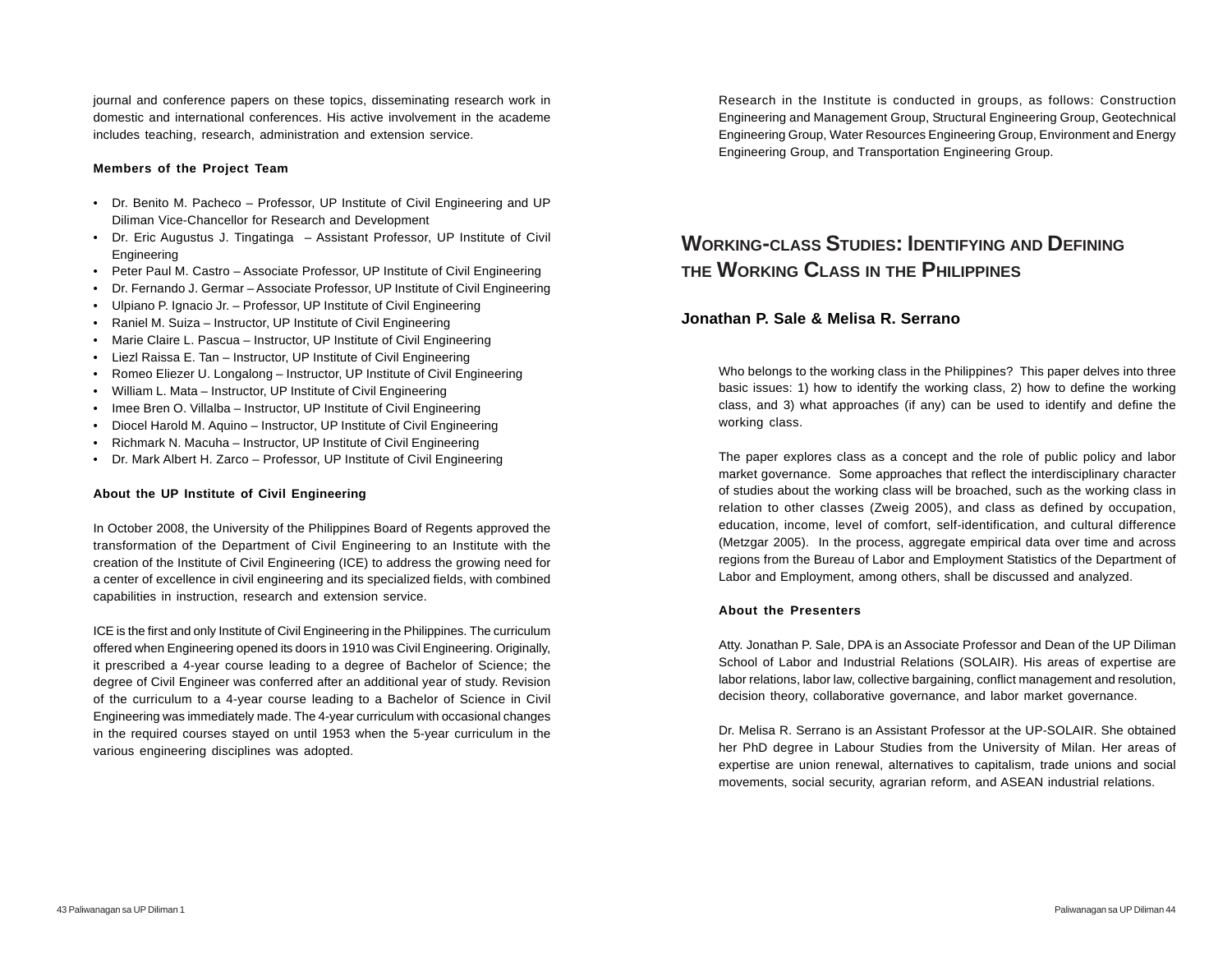#### **About the SOLAIR Center for Labor Justice**

The Center for Labor Justice undertakes research and training programs in the areas of policy analysis in labor justice administration, raising workers' consciousness on labor rights and promotion of voluntary and peaceful modes of dispute settlement in accordance with the mandate of the Constitution.

# **THE YOUNG ADULT FERTILITY AND SEXUALITY STUDY 4 (YAFS 4)**

## **UP Population Institute**

The Young Adult Fertility and Sexuality Study 4 (YAFS 4) is the fourth round in the series of surveys on young adults aged 15-24 in the Philippines conducted by the UP Population Institute. YAFS 1 was conducted in 1982 with a nationally representative sample of young women aged 15-24. YAFS 2 was conducted in 1994 with a sample of both males and females 15-24 while YAFS 3 was done in 2002. YAFS 4 is projected to have a total sample of about 17,000 respondents, approximately 1000 per region.

YAFS is the only survey of young people in the Philippines that is nationally and regionally representative covering a wide range of topics of relevance to this significant segment of the population. Largely quoted for its findings on sexual and non-sexual risk behaviors and their determinants, the YAFS series actually covers other equally significant areas of interest such as education trajectories, labor force participation, family relationships, the role of parents and peers, attitudes and values, personal characteristics like self-esteem, and adverse conditions like suicidal ideation, experience of violence and depression symptoms. YAFS 4 contains a new section on health and lifestyle and an expanded section on media and communication to include the new forms of communications technology and cyberbullying.

Findings from the YAFS Series are widely used and extensively utilized in a broad range of fields but most significantly in health and education. The YAFS data files are public use files and have been used in numerous academic papers and student theses, both in the UPPI and outside it.

#### **About the Presenter**

Dr. Josefina N. Natividad is a Professor of Demography at the UP Population Institute (UPPI), College of Social Sciences and Philosophy. She was formerly a faculty member in the Department of Sociology, CSSP, UP Diliman (1980 to 2005). She also served as Vice-Chancellor for Academic Affairs of the UP Open University (1997 to 2001) and Director of the Office of Institutional Linkages (1994 to 1997). Prof. Natividad holds a Doctor of Science degree, major in Population and International Health from Harvard University, a Master's degree in Demography from UPPI and a Bachelor of Arts degree from UP Baguio. Her research interests are population aging, adolescent risk and non-risk behaviors and evaluation research. She is the Project Coordinator of YAFS 4.

#### **Members of the Project Team**

- Dr. Grace T. Cruz Professor, UPPI
- Dr. Maria Midea M. Kabamalan Associate Professor, UPPI
- Maria Paz N. Marquez Assistant Professor, UPPI
- Dr. Nimfa B. Ogena Professor, UPPI
- Dr. Arnisson Andre C. Ortega Assistant Professor, UPPI
- Christian Joy P. Cruz University Researcher, UPPI
- Armand Camhol University Research Associate, UPPI

#### **About the UP Population Institute**

In its 728th meeting on 20 November 1964, the Board of Regents (BOR) approved the establishment of a Population Institute (UPPI) as a separate unit of the University, headed by a Dean. The UPPI's original location was in the Padre Faura campus of the University, now UP Manila. In the 955th meeting on 25 November 1982, the BOR approved the transfer and attachment of the Population Institute to the College of Arts and Sciences in UP Diliman. Thereafter the Population Institute was headed by a Director. With the creation of the College of Social Sciences and Philosophy in 1983, UPPI became one of the units under the new college.

The UPPI is mandated to:

- Prepare students for professional careers as demographers in research and teaching posts;
- Pursue a program of research on population that gives emphasis both to emerging technical developments in Demography and to research areas related to population that are significant for planning and program management purposes; and
- Provide technical assistance to government organizations (primarily the Commission on Population, National Statistics Coordination Board, National Statistics Office) and NGOs working on population concerns.